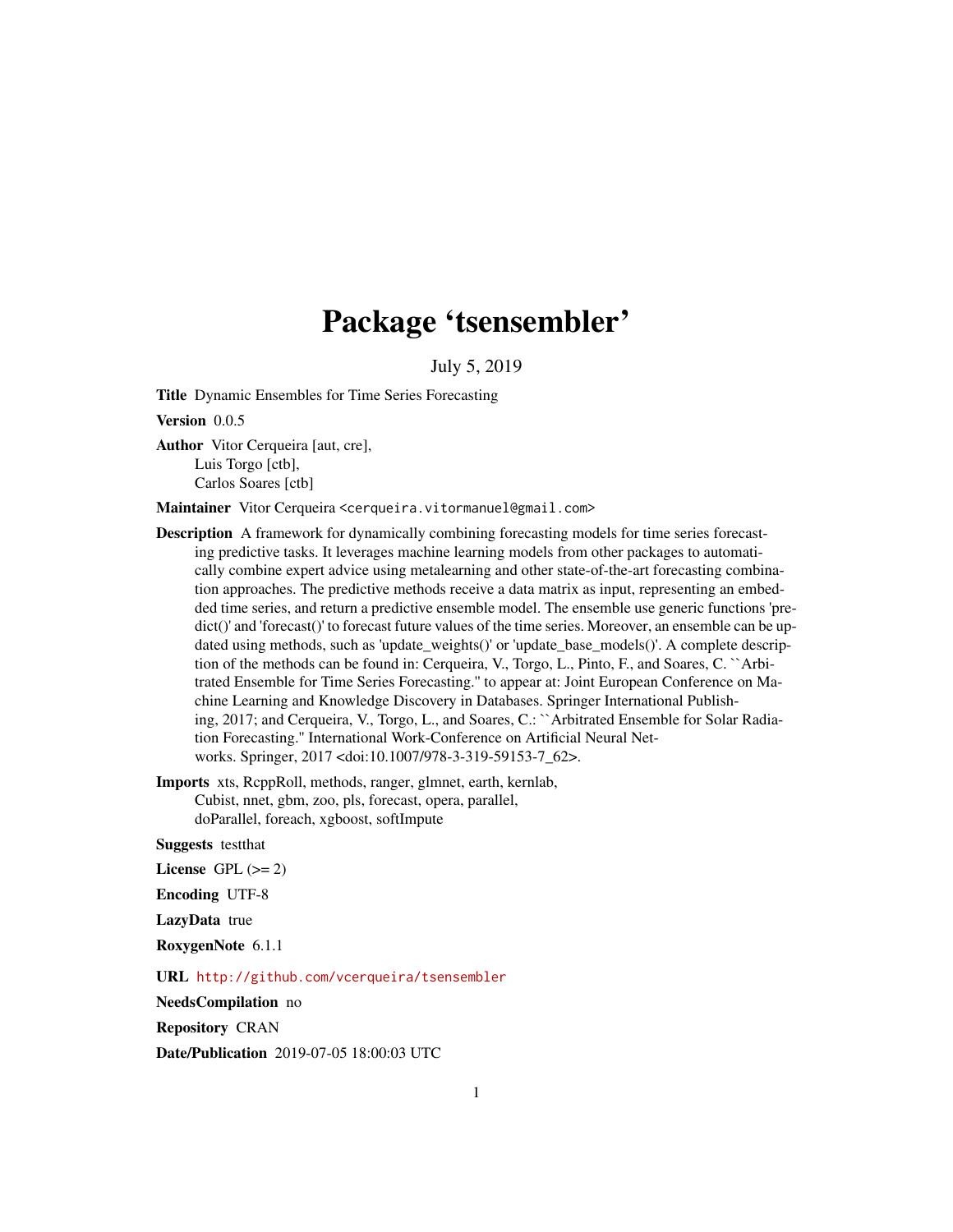## <span id="page-1-0"></span>R topics documented:

|       |                                                                                                                          | -5 |
|-------|--------------------------------------------------------------------------------------------------------------------------|----|
|       |                                                                                                                          |    |
|       |                                                                                                                          | -6 |
|       |                                                                                                                          |    |
|       |                                                                                                                          |    |
|       |                                                                                                                          |    |
|       |                                                                                                                          |    |
|       | $learning\_base\_models \dots \dots \dots \dots \dots \dots \dots \dots \dots \dots \dots \dots \dots \dots \dots \dots$ |    |
|       |                                                                                                                          |    |
|       |                                                                                                                          |    |
|       |                                                                                                                          |    |
|       |                                                                                                                          |    |
|       |                                                                                                                          |    |
|       |                                                                                                                          |    |
|       |                                                                                                                          |    |
|       |                                                                                                                          |    |
|       |                                                                                                                          |    |
|       |                                                                                                                          |    |
| Index |                                                                                                                          | 27 |

<span id="page-1-1"></span>ADE *Arbitrated Dynamic Ensemble*

### Description

Arbitrated Dynamic Ensemble (ADE) is an ensemble approach for adaptively combining forecasting models. A metalearning strategy is used that specializes base models across the time series. Each meta-learner is specifically designed to model how apt its base counterpart is to make a prediction for a given test example. This is accomplished by analysing how the error incurred by a given learning model relates to the characteristics of the data. At test time, the base-learners are weighted according to their degree of competence in the input observation, estimated by the predictions of the meta-learners.

### Usage

```
ADE(form, data, specs, lambda = 50, omega = 0.5, select_best = FALSE,
  all_models = FALSE, aggregation = "linear",
  sequential_reweight = FALSE, meta_loss_fun = ae,
  meta_model_type = "randomforest", num_cores = 1)
```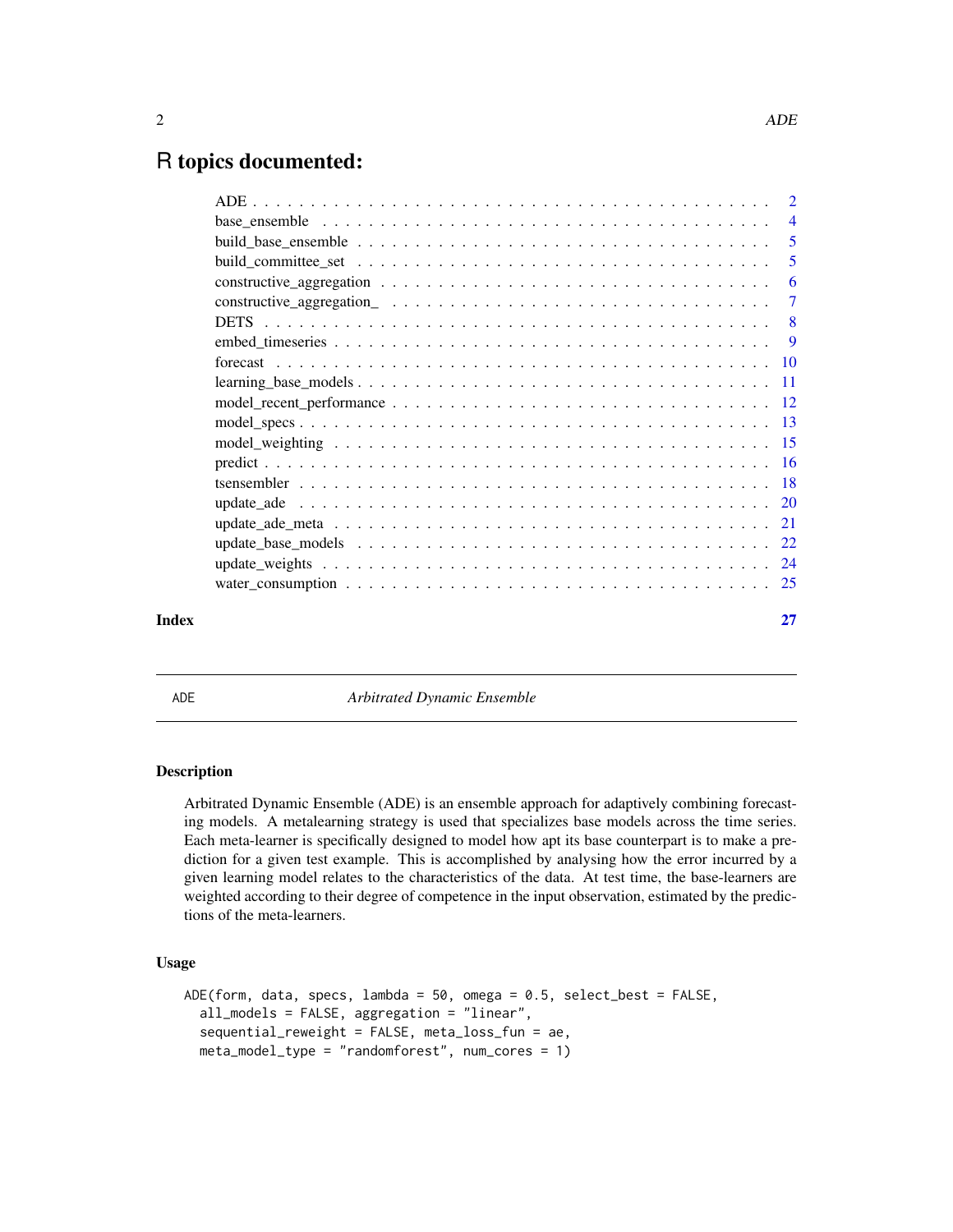### $ADE$  3

### Arguments

| form                                                                                                                                                                                                                                       | formula;                                                                                                                                                                                                                                                                                                                                                                 |  |
|--------------------------------------------------------------------------------------------------------------------------------------------------------------------------------------------------------------------------------------------|--------------------------------------------------------------------------------------------------------------------------------------------------------------------------------------------------------------------------------------------------------------------------------------------------------------------------------------------------------------------------|--|
| data                                                                                                                                                                                                                                       | data to train the base models                                                                                                                                                                                                                                                                                                                                            |  |
| specs                                                                                                                                                                                                                                      | object of class model_specs-class. Contains the parameter setting information<br>for training the base models;                                                                                                                                                                                                                                                           |  |
| lambda                                                                                                                                                                                                                                     | window size. Number of observations to compute the recent performance of<br>the base models, according to the committee ratio <b>omega</b> . Essentially, the top<br>omega models are selected and weighted at each prediction instance, according<br>to their performance in the last <i>lambda</i> observations. Defaults to 50 according<br>to empirical experiments; |  |
| omega                                                                                                                                                                                                                                      | committee ratio size. Essentially, the top <i>omega</i> * 100 percent of models are se-<br>lected and weighted at each prediction instance, according to their performance<br>in the last lambda observations. Defaults to .5 according to empirical experi-<br>ments:                                                                                                   |  |
| select_best                                                                                                                                                                                                                                | Logical. If true, at each prediction time, a single base model is picked to make a<br>prediction. The picked model is the one that has the lowest loss prediction from<br>the meta models. Defaults to FALSE;                                                                                                                                                            |  |
| all_models                                                                                                                                                                                                                                 | Logical. If true, at each prediction time, all base models are picked to make a<br>prediction. The models are weighted according to their predicted loss and the<br>aggregation function. Defaults to FALSE;                                                                                                                                                             |  |
| aggregation                                                                                                                                                                                                                                | Type of aggregation used to combine the predictions of the base models. The<br>options are:                                                                                                                                                                                                                                                                              |  |
|                                                                                                                                                                                                                                            | softmax default                                                                                                                                                                                                                                                                                                                                                          |  |
|                                                                                                                                                                                                                                            | erfc the complementary Gaussian error function                                                                                                                                                                                                                                                                                                                           |  |
|                                                                                                                                                                                                                                            | linear a linear scaling                                                                                                                                                                                                                                                                                                                                                  |  |
| sequential_reweight                                                                                                                                                                                                                        |                                                                                                                                                                                                                                                                                                                                                                          |  |
|                                                                                                                                                                                                                                            | Besides ensemble heterogeneity we encourage diversity explicitly during the ag-<br>gregation of the output of experts. This is achieved by taking into account not<br>only predictions of performance produced by the arbiters, but also the correla-<br>tion among experts in a recent window of observations.                                                          |  |
| meta_loss_fun                                                                                                                                                                                                                              | <b>Besides</b>                                                                                                                                                                                                                                                                                                                                                           |  |
| meta_model_type                                                                                                                                                                                                                            |                                                                                                                                                                                                                                                                                                                                                                          |  |
|                                                                                                                                                                                                                                            | meta model to use – defaults to random forest                                                                                                                                                                                                                                                                                                                            |  |
| A numeric value to specify the number of cores used to train base and meta<br>num_cores<br>models. num_cores = 1 leads to sequential training of models. num_cores $> 1$<br>splits the training of the base models across num_cores cores. |                                                                                                                                                                                                                                                                                                                                                                          |  |

### References

Cerqueira, Vitor; Torgo, Luis; Pinto, Fabio; and Soares, Carlos. "Arbitrated Ensemble for Time Series Forecasting" to appear at: Joint European Conference on Machine Learning and Knowledge Discovery in Databases. Springer International Publishing, 2017.

V. Cerqueira, L. Torgo, and C. Soares, "Arbitrated ensemble for solar radiation forecasting," in International Work-Conference on Artificial Neural Networks. Springer, Cham, 2017, pp. 720–732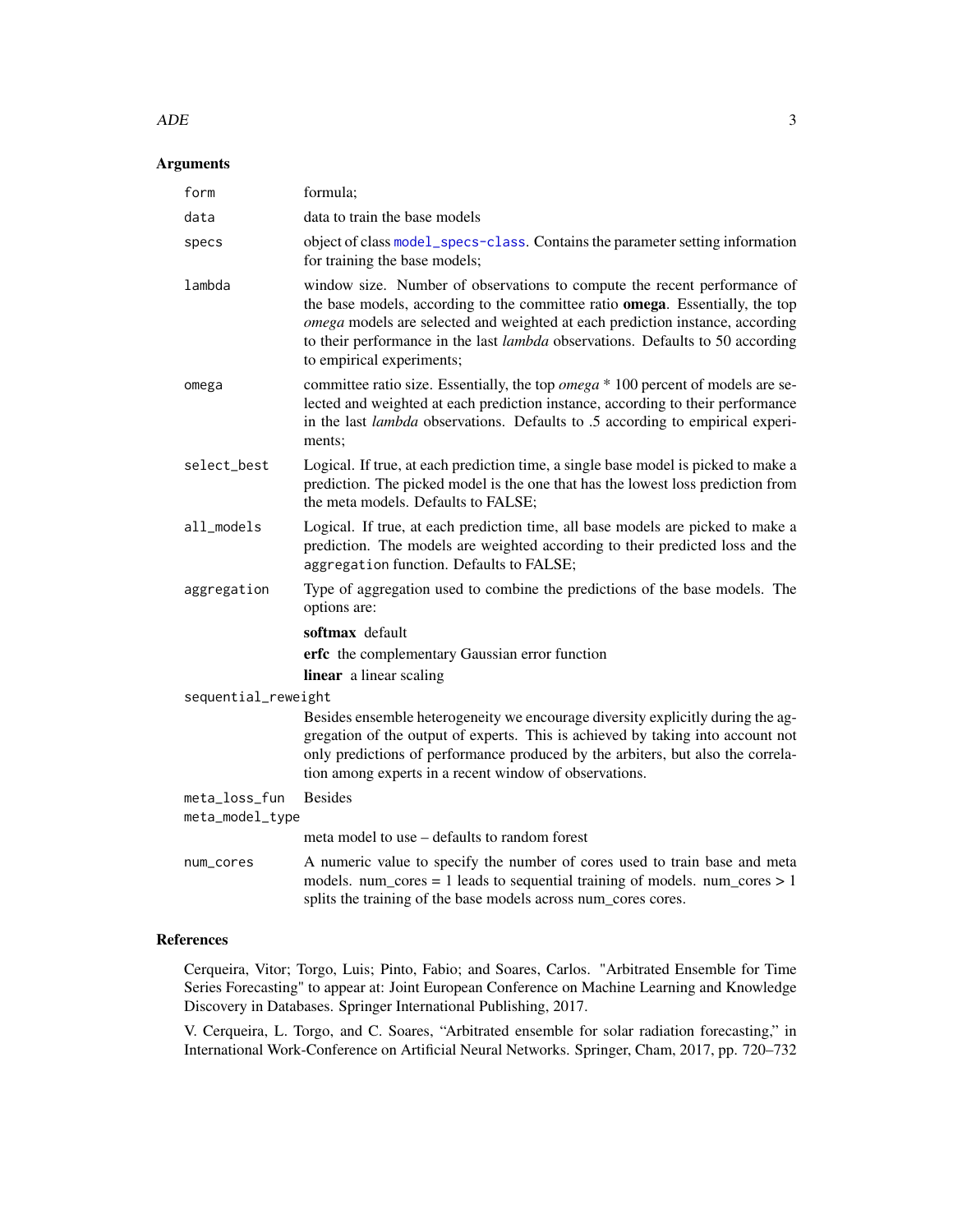### See Also

[model\\_specs-class](#page-0-0) for setting up the ensemble parameters for an ADE model; [forecast](#page-9-1) for the forecasting method that uses an ADE model for forecasting future values; [predict](#page-15-1) for the method that predicts new held out observations; [update\\_weights](#page-23-1) for the method used to update the weights of an ADE model between successive predict or forecast calls; [update\\_ade\\_meta](#page-20-1) for updating (retraining) the meta models of an **ADE** model; [update\\_base\\_models](#page-21-1) for the updating (retraining) the base models of an ADE ensemble (and respective weights); [ade\\_hat-class](#page-0-0) for the object that results from predicting with an **ADE** model; and [update\\_ade](#page-19-1) to update an ADE model, combining functions update\_base\_models, update\_meta\_ade, and update\_weights.

### Examples

```
specs <- model_specs(
 learner = c("bm_ppr", "bm_glm", "bm_mars"),
 learner_pars = list(
   bm_glm = list(alpha = c(0, .5, 1)),bm_svr = list(kernel = c("rbfdot", "polydot"),
                 C = c(1, 3),
   bm_ppr = list(nterms = 4))
)
data("water_consumption")
train <- embed_timeseries(water_consumption, 5)
train <- train[1:300, ] # toy size for checks
model <- ADE(target ~., train, specs)
```
base\_ensemble *base\_ensemble*

### **Description**

**base** ensemble is a S4 class that contains the base models comprising the ensemble. Besides the base learning algorithms – base\_models – base\_ensemble class contains information about other meta-data used to compute predictions for new upcoming data.

#### Usage

```
base_ensemble(base_models, pre_weights, form, colnames)
```

| base_models | a list comprising the base models;                                                                        |  |
|-------------|-----------------------------------------------------------------------------------------------------------|--|
| pre_weights | normalized relative weights of the base learners according to their performance<br>on the available data; |  |
| form        | formula:                                                                                                  |  |
| colnames    | names of the columns of the data used to train the <b>base models</b> ;                                   |  |

<span id="page-3-0"></span>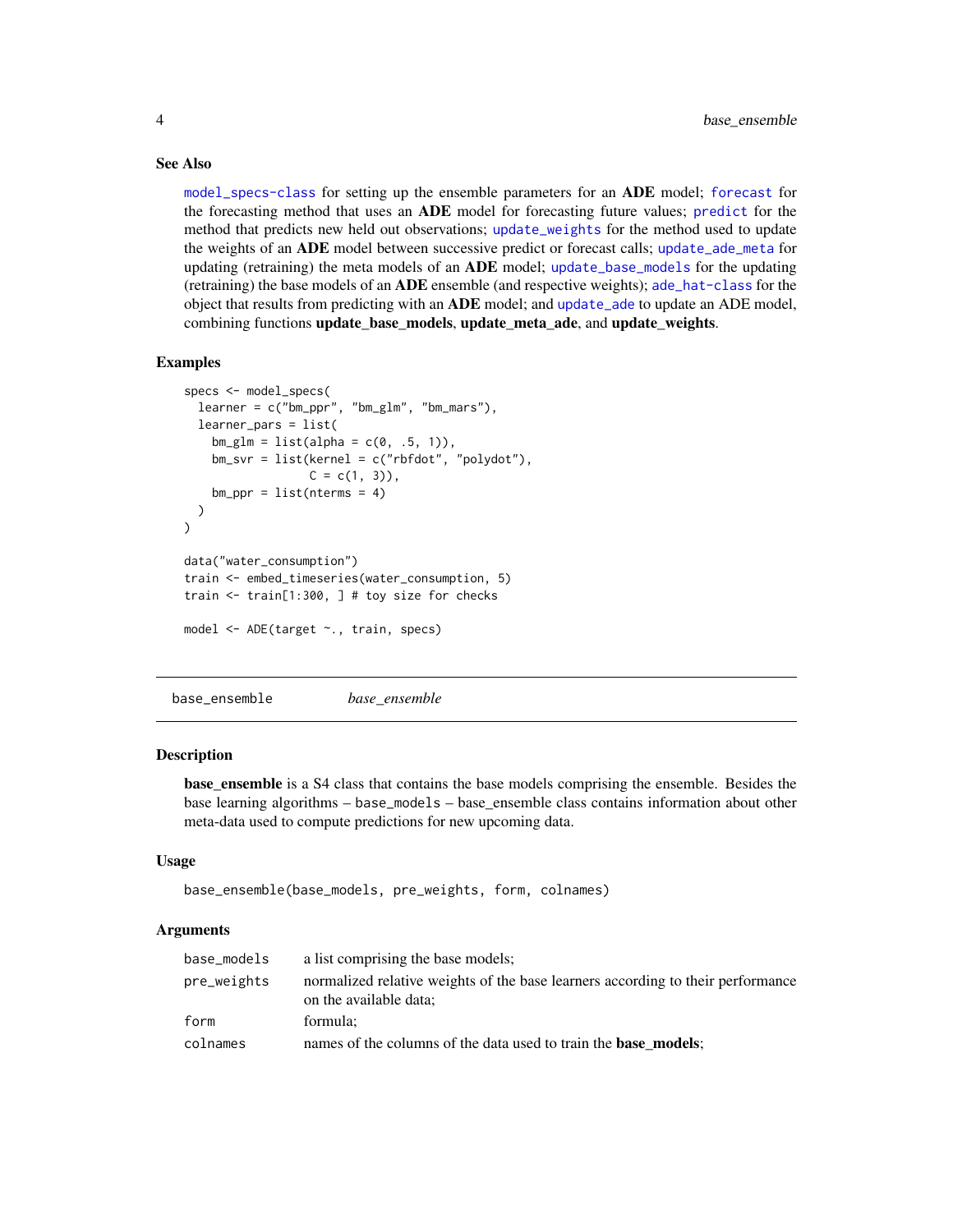<span id="page-4-1"></span><span id="page-4-0"></span>build\_base\_ensemble *Wrapper for creating an ensemble*

#### Description

Using the parameter specifications from [model\\_specs-class](#page-0-0), this function trains a set of regression models.

#### Usage

build\_base\_ensemble(form, data, specs, num\_cores = 1)

### Arguments

| form      | formula;                                                                                                             |
|-----------|----------------------------------------------------------------------------------------------------------------------|
| data      | data. frame for training the predictive models;                                                                      |
| specs     | object of class model_specs-class. Contains the information about the param-<br>eter setting of the models to train. |
| num_cores | number of cores                                                                                                      |

#### Value

An S4 class with the following slots: **base\_models**, a list containing the trained models; **pre\_weights**, a numeric vector describing the weights of the base models according to their performance in the training data; and colnames, the column names of the data, used for reference.

### Examples

```
data("water_consumption")
dataset <- embed_timeseries(water_consumption, 5)
specs <- model_specs(c("bm_ppr","bm_svr"), NULL)
M <- build_base_ensemble(target ~., dataset, specs, 1)
```
build\_committee\_set *Build committee set*

### Description

A function for creating the committee set without the final training of the models.

#### Usage

```
build_committee_set(form, data, specs, lambda, alpha, depth = NULL,
  aggregate_subsets, aggregate_hypos)
```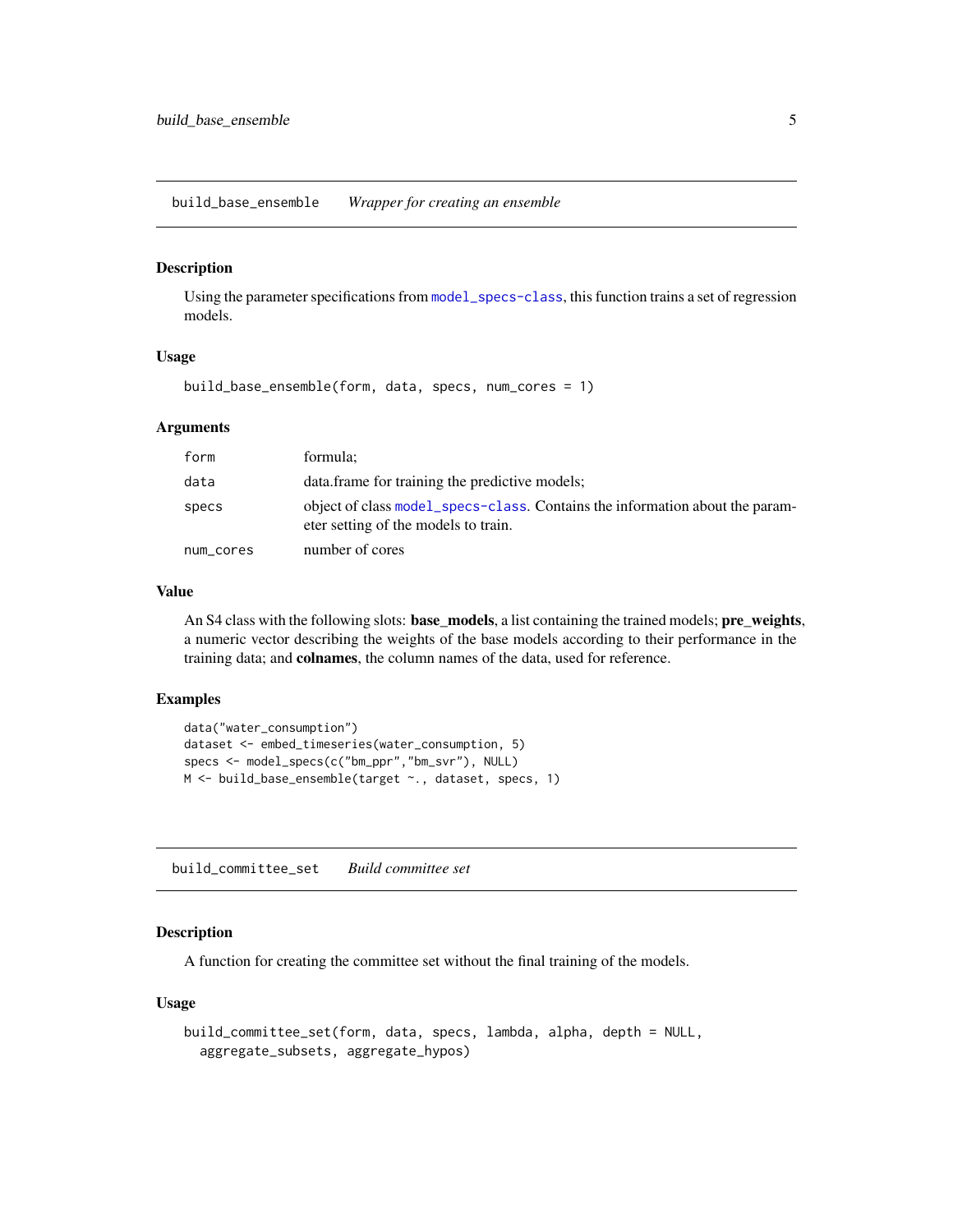### <span id="page-5-0"></span>Arguments

| form              | formula                                                                                                        |  |
|-------------------|----------------------------------------------------------------------------------------------------------------|--|
| data              | training data                                                                                                  |  |
| specs             | object of class model_specs-class. Contains the parameter setting information<br>for training the base models; |  |
| lambda            | smoothing window size                                                                                          |  |
| alpha             | contiguity interval size                                                                                       |  |
| depth             | depth size how large is the maximum size of the subsets. If NULL, defaults to<br>no. of predictors minus one.  |  |
| aggregate_subsets |                                                                                                                |  |
|                   | aggregation approach for the set of subsets.                                                                   |  |
| aggregate_hypos   |                                                                                                                |  |
|                   | final aggregation approach. How should the combined opinions be aggregated.                                    |  |

constructive\_aggregation

*Constructive aggregation constructor*

### Description

Constructive aggregation via out-performance contiguity This method denotes the idea of rearranging a portfolio of models (base\_ensemble) into different overlapping subsets. These subsets are aggregated (aggregate\_subsets) into combined opinions, forming new models. These models are combined into a final decision through aggregate\_hypos.

### Usage

```
constructive_aggregation(form, data, specs, lambda = 100, alpha = 30,
  depth = NULL, aggregate_subsets = "simple",
  aggregate_hypos = "simple")
```

| form              | formula                                                                                                        |
|-------------------|----------------------------------------------------------------------------------------------------------------|
| data              | training data                                                                                                  |
| specs             | object of class model_specs-class. Contains the parameter setting information<br>for training the base models; |
| lambda            | smoothing window size                                                                                          |
| alpha             | contiguity interval size                                                                                       |
| depth             | depth size how large is the maximum size of the subsets. If NULL, defaults to<br>no. of predictors minus one.  |
| aggregate_subsets |                                                                                                                |
|                   | aggregation approach for the set of subsets.                                                                   |
| aggregate_hypos   |                                                                                                                |
|                   | final aggregation approach. How should the combined opinions be aggregated.                                    |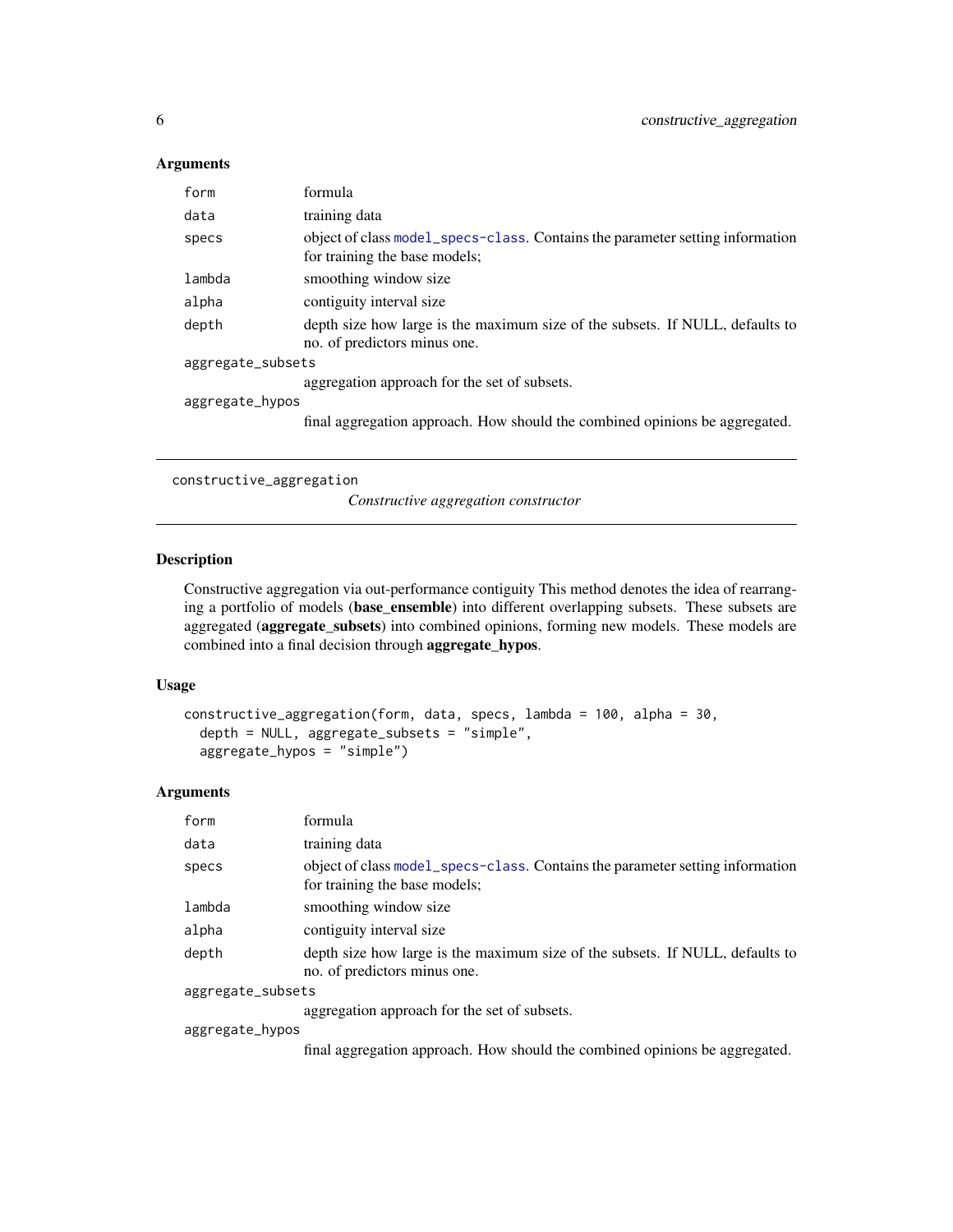<span id="page-6-0"></span>constructive\_aggregation\_ 7

#### Examples

```
specs <- model_specs(
 learner = c("bm_svr", "bm_mars"),
 learner_pars = list(
   bm_glm = list(alpha = c(0, .5, 1)),bm_svr = list(kernel = c("rbfdot"),
                  C = c(1, 3))
\mathcal{L}data("water_consumption")
waterc <- embed_timeseries(water_consumption, 5)
train <- waterc[1:300, ] # toy size for checks
test <- waterc[301:320, ] # toy size for checks
model <- constructive_aggregation(target ~., train, specs, 10,5,NULL,"window_loss","simple")
preds <- predict(model, test)
```
constructive\_aggregation\_

*constructive\_aggregation\_*

### Description

Simpler way of creating a [constructive\\_aggregation-class](#page-0-0) class object, from [committee\\_set-class](#page-0-0) and [base\\_ensemble-class](#page-0-0). It assumes that [model\\_specs-class](#page-0-0) are consistent.

### Usage

constructive\_aggregation\_(committee\_obj, base\_ensemble\_obj)

### Arguments

committee\_obj [committee\\_set-class](#page-0-0) object

base\_ensemble\_obj

[base\\_ensemble-class](#page-0-0) object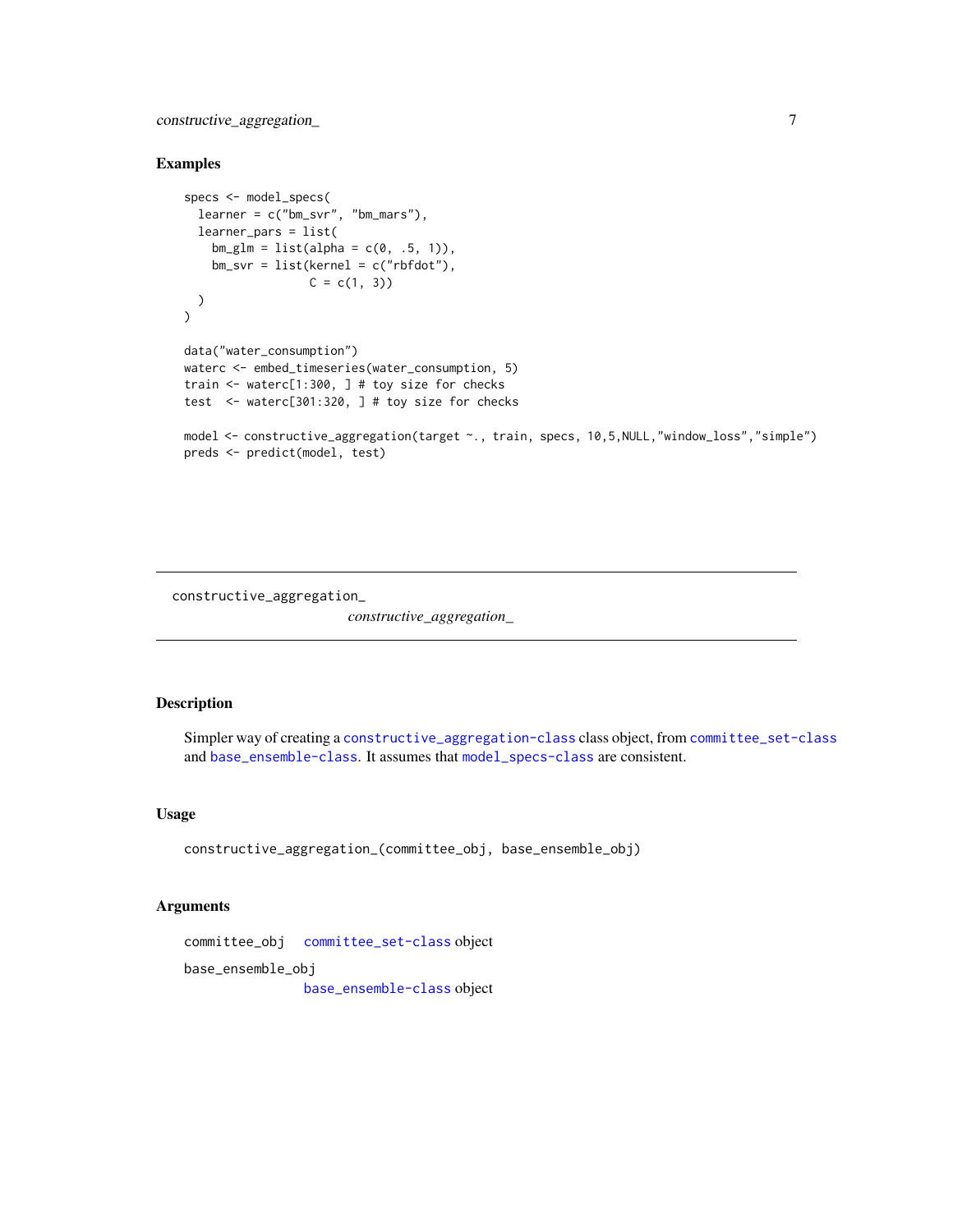#### <span id="page-7-1"></span><span id="page-7-0"></span>Description

A Dynamic Ensemble for Time Series (DETS). The DETS ensemble method we present settles on individually pre-trained models which are dynamically combined at run-time to make a prediction. The combination rule is reactive to changes in the environment, rendering an online combined model. The main properties of the ensemble are:

- heterogeneity Heterogeneous ensembles are those comprised of different types of base learners. By employing models that follow different learning strategies, use different features and/or data observations we expect that individual learners will disagree with each other, introducing a natural diversity into the ensemble that helps in handling different dynamic regimes in a time series forecasting setting;
- responsiveness We promote greater responsiveness of heterogeneous ensembles in time series tasks by making the aggregation of their members' predictions time-dependent. By tracking the loss of each learner over time, we weigh the predictions of individual learners according to their recent performance using a non-linear function. This strategy may be advantageous for better detecting regime changes and also to quickly adapt the ensemble to new regimes.

### Usage

```
DETS(form, data, specs, lambda = 50, omega = 0.5,
  select_best = FALSE, num_cores = 1)
```

| form        | formula;                                                                                                                                                                                                                                                                                                                                                                 |
|-------------|--------------------------------------------------------------------------------------------------------------------------------------------------------------------------------------------------------------------------------------------------------------------------------------------------------------------------------------------------------------------------|
| data        | data frame to train the base models;                                                                                                                                                                                                                                                                                                                                     |
| specs       | object of class model_specs-class. Contains the parameter setting information<br>for training the base models;                                                                                                                                                                                                                                                           |
| lambda      | window size. Number of observations to compute the recent performance of<br>the base models, according to the committee ratio <b>omega</b> . Essentially, the top<br>omega models are selected and weighted at each prediction instance, according<br>to their performance in the last <i>lambda</i> observations. Defaults to 50 according<br>to empirical experiments; |
| omega       | committee ratio size. Essentially, the top omega models are selected and weighted<br>at each prediction instance, according to their performance in the last <i>lambda</i><br>observations. Defaults to .5 according to empirical experiments;                                                                                                                           |
| select_best | Logical. If true, at each prediction time, a single base model is picked to make a<br>prediction. The picked model is the one that has the lowest loss prediction from<br>the meta models. Defaults to FALSE;                                                                                                                                                            |
| num_cores   | A numeric value to specify the number of cores used to train base and meta<br>models. num_cores = 1 leads to sequential training of models. num_cores $> 1$<br>splits the training of the base models across num_cores cores.                                                                                                                                            |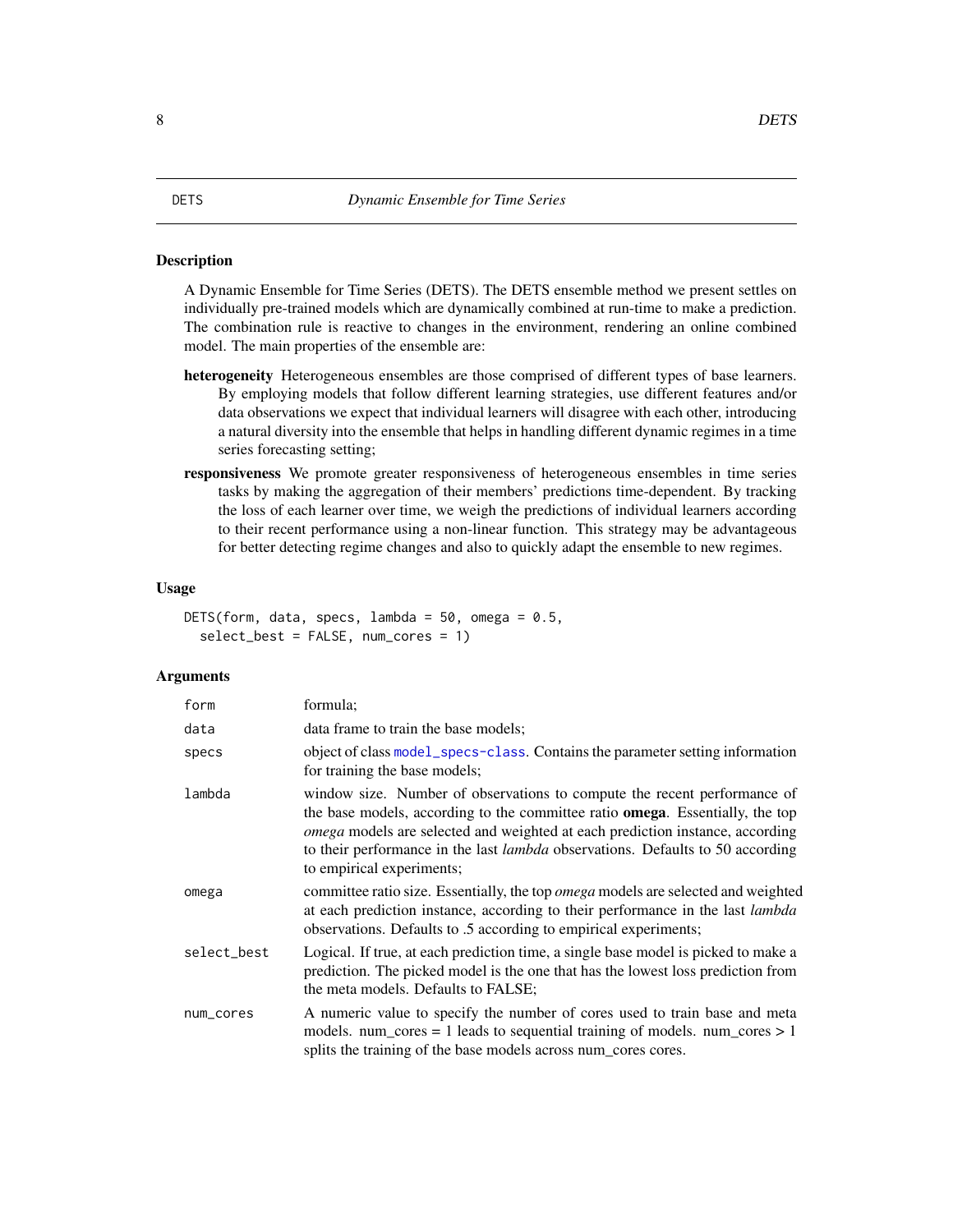### <span id="page-8-0"></span>embed\_timeseries 9

#### References

Cerqueira, Vitor; Torgo, Luis; Oliveira, Mariana, and Bernhard Pfahringer. "Dynamic and Heterogeneous Ensembles for Time Series Forecasting." Data Science and Advanced Analytics (DSAA), 2017 IEEE International Conference on. IEEE, 2017.

#### See Also

[model\\_specs-class](#page-0-0) for setting up the ensemble parameters for an **DETS** model; [forecast](#page-9-1) for the method that uses an DETS model for forecasting future values; [predict](#page-15-1) for the method that predicts new held out observations; [update\\_weights](#page-23-1) for the method used to update the weights of an DETS model between successive predict or forecast calls; [update\\_base\\_models](#page-21-1) for the updating (retraining) the base models of an DETS ensemble (and respective weights); and [dets\\_hat-class](#page-0-0) for the object that results from predicting with an DETS model.

### Examples

```
specs <- model_specs(
c("bm_ppr", "bm_svr"),
list(bm\_ppr = list(nterms = c(2, 4)),bm\_svr = list(kernel = c("vanilladot", "polydot"), C = c(1,5))))
data("water_consumption");
train <- embed_timeseries(water_consumption, 5);
model <- DETS(target ~., train, specs, lambda = 30, omega = .2)
```
embed\_timeseries *Embedding a Time Series*

### Description

This function embeds a time series into an Euclidean space. This implementation is based on the function embed of **stats** package and has theoretical backgroung on reconstruction of attractors (see Takens, 1981). This shape transformation of the series allows for the use of any regression tool available to learn the time series. The assumption is that there are no long-term dependencies in the data.

#### Usage

embed\_timeseries(timeseries, embedding.dimension)

#### Arguments

timeseries a time series of class \"xts\". embedding.dimension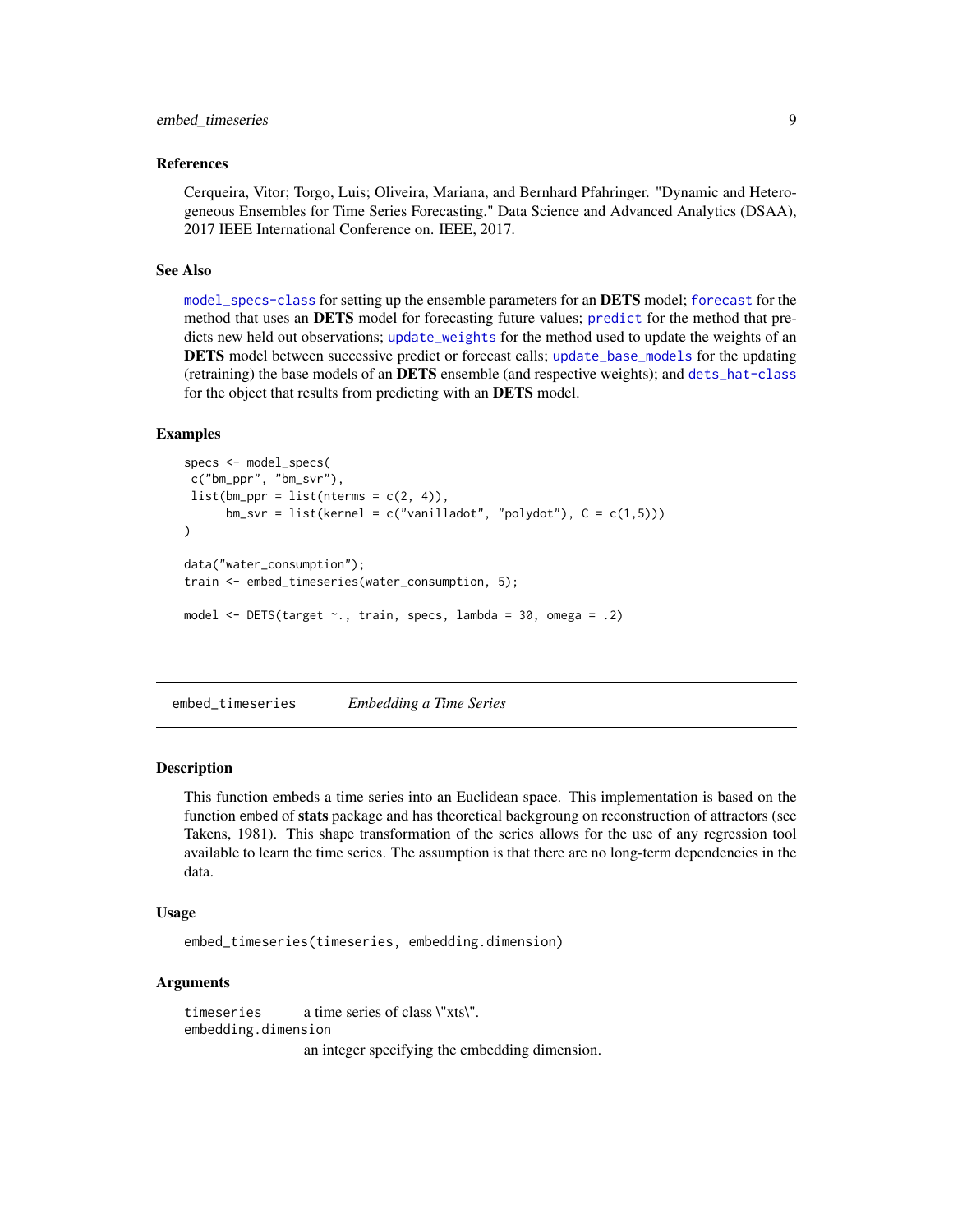10 forecast  $\sim$  forecast  $\sim$  forecast  $\sim$  forecast  $\sim$  forecast  $\sim$  forecast  $\sim$  forecast  $\sim$  forecast  $\sim$  forecast  $\sim$  forecast  $\sim$  forecast  $\sim$  forecast  $\sim$  forecast  $\sim$  forecast  $\sim$  forecast  $\sim$  forecast

### Value

An embedded time series

### See Also

[embed](#page-0-0) for the details of the embedding procedure.

### Examples

```
## Not run:
require(xts)
ts \leq as.xts(rnorm(100L), order.by = Sys.Date() + rnorm(100L))
embedded.ts <- embed.timeseries(ts, 20L)
```
## End(Not run)

<span id="page-9-1"></span>forecast *Forecasting using an ensemble predictive model*

### Description

Generic function for forecasting future values of a time series from an [ADE-class](#page-0-0) model or a [DETS-class](#page-0-0) model.

#### Usage

```
forecast(object, h)
```
## S4 method for signature 'ADE' forecast(object, h)

## S4 method for signature 'DETS' forecast(object, h)

### Arguments

```
object predictive model object. A ADE-class or a DETS-class ensemble object;
h steps to forecast
```
#### Note

the forecast generic in tsensembler assumes that the data is purely auto-regressive (no external variables), and that the target variable is the first column of the data provided. For a different data setup, the predict methods ([predict](#page-15-1)) can be used (with successive calls with updates for multi-step forecasting).

<span id="page-9-0"></span>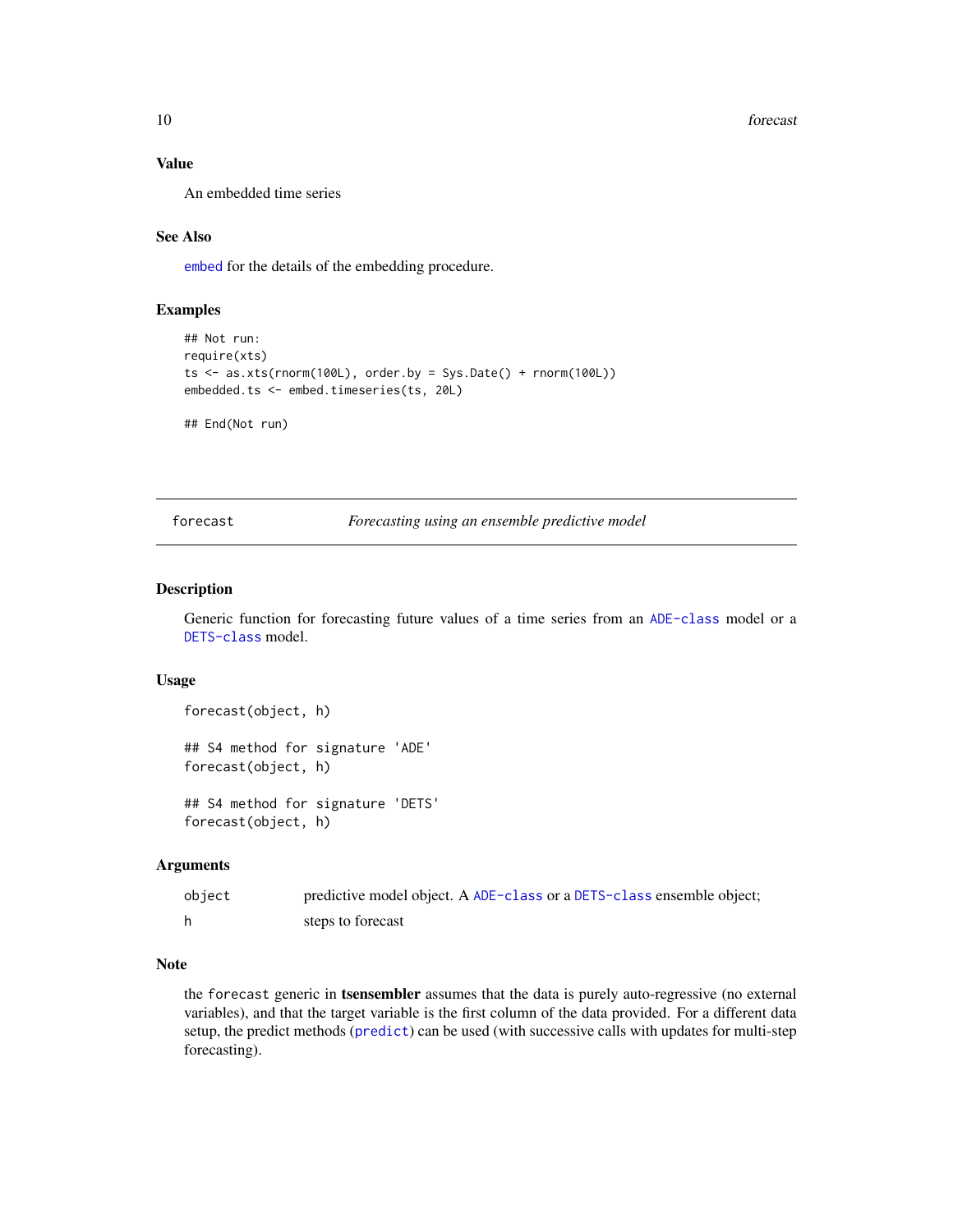### <span id="page-10-0"></span>learning\_base\_models 11

### See Also

[predict](#page-15-1) for the predict method; [update\\_weights](#page-23-1) for updating the weights of a model after forecasting; [update\\_base\\_models](#page-21-1) for updating the base models of an ensemble.

### Examples

```
specs <- model_specs(
learner = c("bm_svr", "bm_glm", "bm_mars"),
learner_pars = NULL
\mathcal{L}data("water_consumption")
dataset <- embed_timeseries(water_consumption, 5)
train <- dataset[1:500, ]
model <- DETS(target ~., train, specs)
model2 <- ADE(target ~., train, specs, lambda = 30)
next_vals_dets <- forecast(model, h = 2)
next_vals_ade <- forecast(model2, h = 2)
```
learning\_base\_models *Training the base models of an ensemble*

### Description

This function uses *train* to build a set of predictive models, according to *specs*

#### Usage

```
learning_base_models(train, form, specs, num_cores)
```
### Arguments

| train     | training set to build the predictive models;                                                                                                                                                                                  |  |
|-----------|-------------------------------------------------------------------------------------------------------------------------------------------------------------------------------------------------------------------------------|--|
| form      | formula;                                                                                                                                                                                                                      |  |
| specs     | object of class model_specs-class                                                                                                                                                                                             |  |
| num_cores | A numeric value to specify the number of cores used to train base and meta<br>models, num cores = 1 leads to sequential training of models, num cores $> 1$<br>splits the training of the base models across num_cores cores. |  |

### Value

A series of predictive models (base\_model), and the weights of the models computed in the training data (preweights).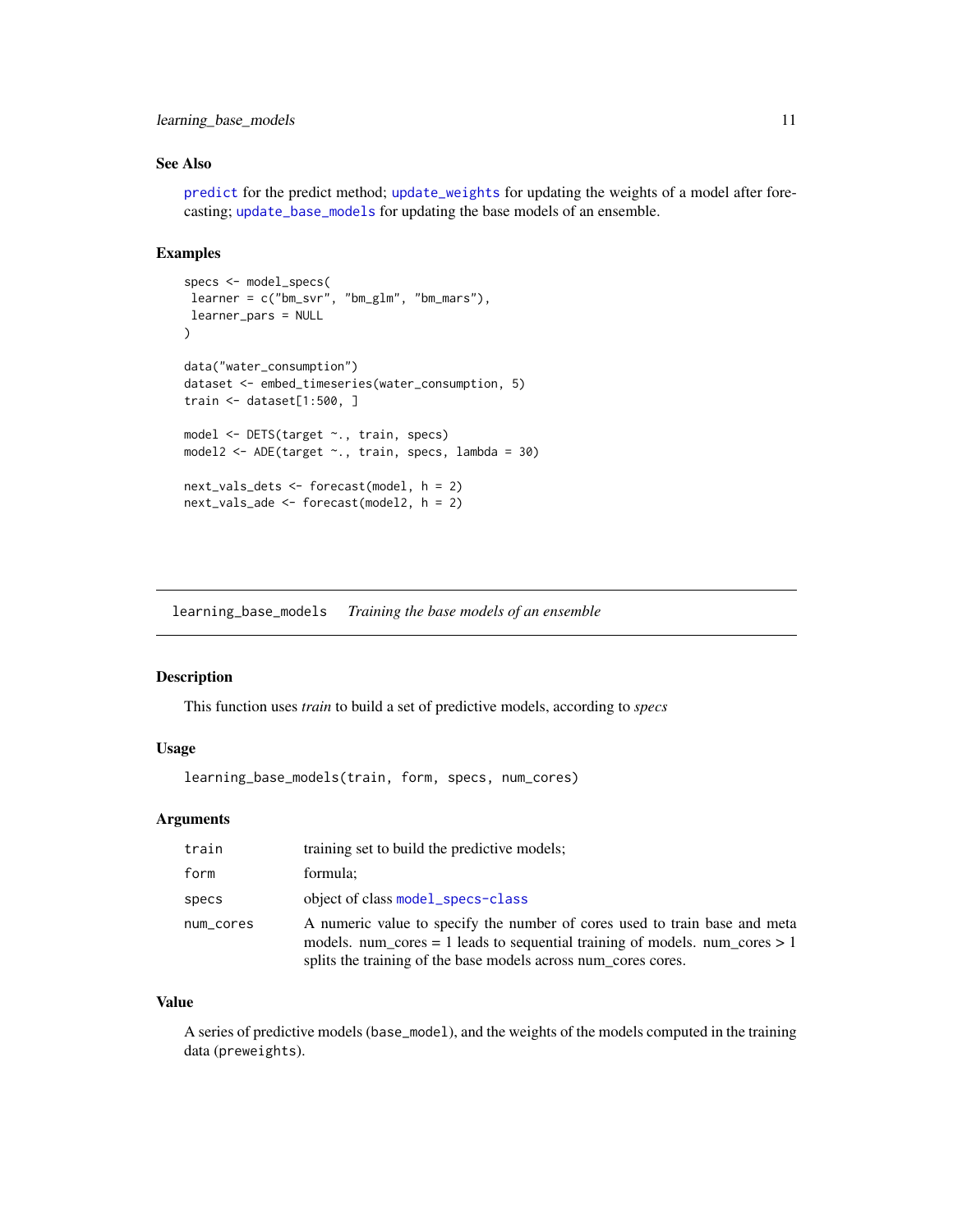### See Also

[build\\_base\\_ensemble](#page-4-1).

### Examples

```
data("water_consumption")
dataset <- embed_timeseries(water_consumption, 5)
specs <- model_specs(c("bm_ppr","bm_svr"), NULL)
M <- build_base_ensemble(target ~., dataset, specs, 1)
```
<span id="page-11-1"></span>model\_recent\_performance

*Recent performance of models using EMASE*

### Description

This function computes EMASE, Erfc Moving Average Squared Error, to quantify the recent performance of the base models.

### Usage

```
model_recent_performance(Y_hat, Y, lambda, omega, pre_weights)
```
### Arguments

| Y_hat       | A data. frame containing the predictions of each base model;                                    |  |
|-------------|-------------------------------------------------------------------------------------------------|--|
| Υ           | know true values from past data to compare the predictions to:                                  |  |
| lambda      | Window size. Number of periods to average over when computing MASE;                             |  |
| omega       | Ratio of top models in the committee;                                                           |  |
| pre_weights | The initial weights of the models, computed in the available data during the<br>learning phase; |  |

### Value

A list containing two objects:

model\_scores The weights of the models in each time point

top\_models Models in the committee in each time point

### See Also

Other weighting base models: [EMASE](#page-0-0), [build\\_committee](#page-0-0), [get\\_top\\_models](#page-0-0), [model\\_weighting](#page-14-1), [select\\_best](#page-0-0)

<span id="page-11-0"></span>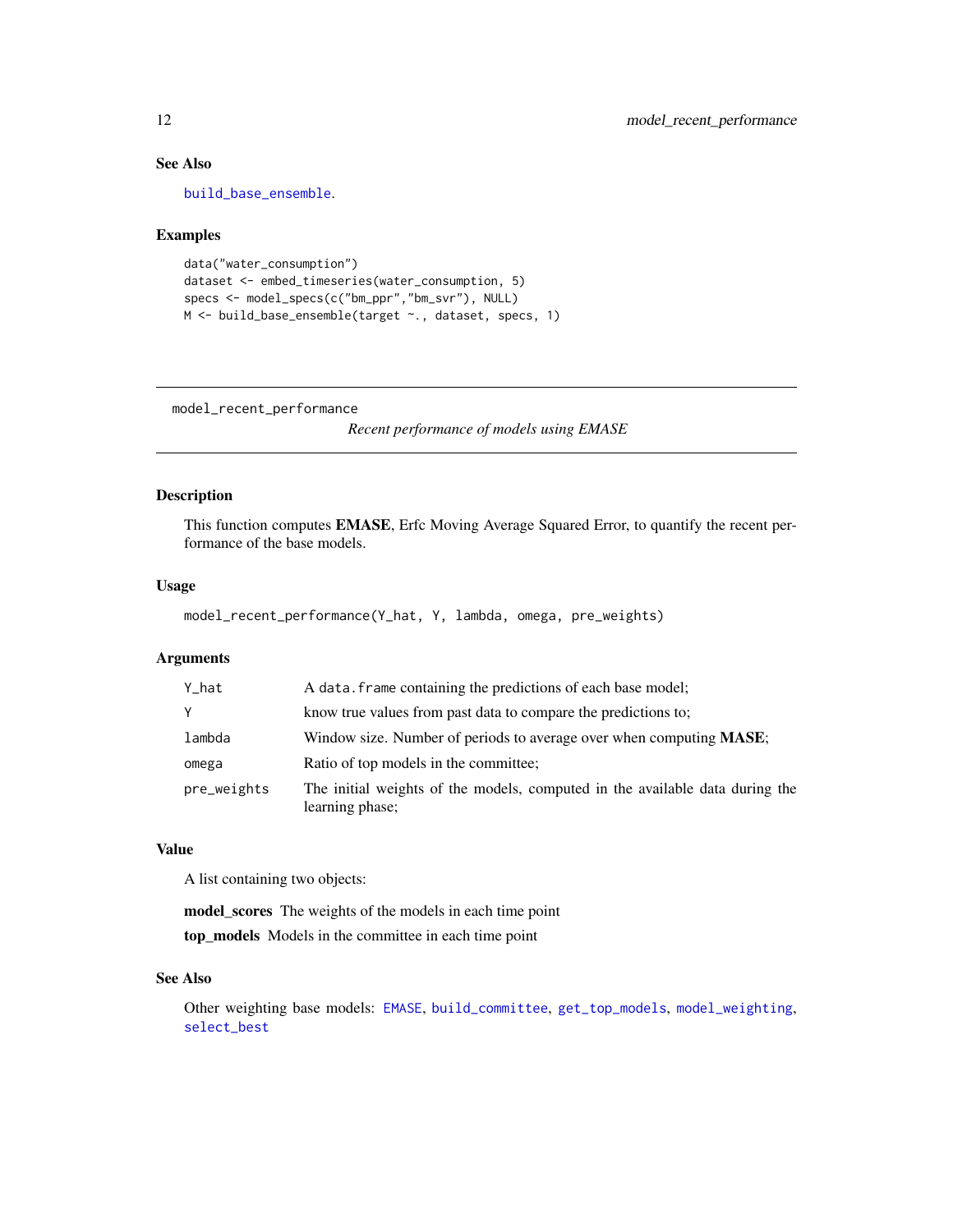<span id="page-12-0"></span>

### Description

This class sets up the base learning models and respective parameters setting to learn the ensemble.

### Usage

model\_specs(learner, learner\_pars = NULL)

| learner | character vector with the base learners to be trained. Currently available models<br>are:                                                                                                                                     |
|---------|-------------------------------------------------------------------------------------------------------------------------------------------------------------------------------------------------------------------------------|
|         | bm_gaussianprocess Gaussian Process models, from the kernlab package. See<br>gausspr for a complete description and possible parametrization. See bm_gaussianprocess<br>for the function implementation.                      |
|         | bm_ppr Projection Pursuit Regression models, from the stats package. See<br>ppr for a complete description and possible parametrization. See bm_ppr<br>for the function implementation.                                       |
|         | bm_glm Generalized Linear Models, from the glmnet package. See glmnet<br>for a complete description and possible parametrization. See bm_glm for<br>the function implementation.                                              |
|         | bm_gbm Generalized Boosted Regression models, from the gbm package. See<br>gbm for a complete description and possible parametrization. See bm_gbm<br>for the function implementation.                                        |
|         | bm_randomforest Random Forest models, from the ranger package. See ranger<br>for a complete description and possible parametrization. See bm_randomforest<br>for the function implementation.                                 |
|         | bm_cubist M5 tree models, from the Cubist package. See cubist for a com-<br>plete description and possible parametrization. See bm_cubist for the func-<br>tion implementation.                                               |
|         | bm_mars Multivariate Adaptive Regression Splines models, from the earth<br>package. See earth for a complete description and possible parametriza-<br>tion. See bm_mars for the function implementation.                      |
|         | bm_svr Support Vector Regression models, from the kernlab package. See<br>ksvm for a complete description and possible parametrization. See bm_svr<br>for the function implementation.                                        |
|         | bm_ffnn Feedforward Neural Network models, from the nnet package. See<br>nnet for a complete description and possible parametrization. See bm_ffnn<br>for the function implementation.                                        |
|         | bm_pls_pcr Partial Least Regression and Principal Component Regression mod-<br>els, from the pls package. See mvr for a complete description and possible<br>parametrization. See bm_p1s_pcr for the function implementation. |
|         |                                                                                                                                                                                                                               |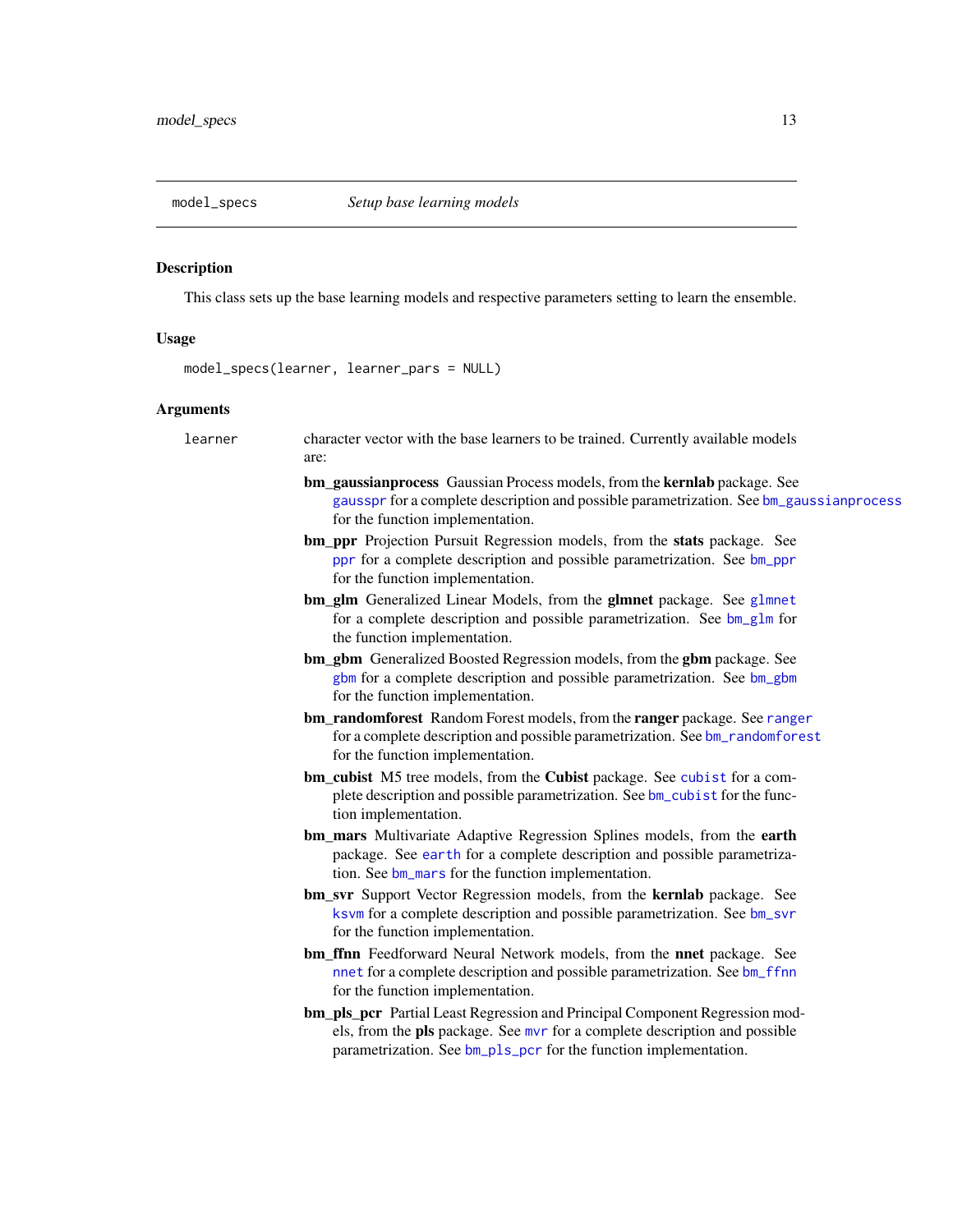learner\_pars a list with parameter setting for the learner. For each model, a inner list should be created with the specified parameters. Check each implementation to see the possible variations of parameters (also examplified below).

### Examples

```
model_specs(learner = c("bm_ppr", "bm_glm"), learner_pars = NULL)
# A PPR model and a SVR model. The listed parameters are combined
# with a cartesian product.
# With these specifications an ensemble with 6 predictive base
# models will be created. Two PPR models, one with 2 nterms
# and another with 4; and 4 SVR models, combining the kernel
# and C parameters.
specs <- model_specs(
c("bm_ppr", "bm_svr"),
list(bm\_ppr = list(nterms = c(2, 4)),bm\_svr = list(kernel = c("vanilladot", "polydot"), C = c(1,5))))
# All parameters currently available (parameter values can differ)
model_specs(
learner = c("bm_ppr", "bm_svr", "bm_randomforest",
             "bm_gaussianprocess", "bm_cubist", "bm_glm",
             "bm_gbm", "bm_pls_pcr", "bm_ffnn", "bm_mars"
        ),
 learner_pars = list(
   bm_ppr = list(nterms = c(2, 4),sm.method = "supsmu"
    ),
    bm_svr = list(
      kernel = "rbfdot",
      C = c(1,5),
      epsilon = .01
    ),
   bm_glm = list(alpha = c(1, 0)),
   bm_randomforest = list(
      num.trees = 500
    ),
    bm = list(interaction.depth = 1,
      shrinkage = c(.01, .005),
      n.trees = c(100)),
   bm_mars = list(nk = 15,
```
# A PPR model and a GLM model with default parameters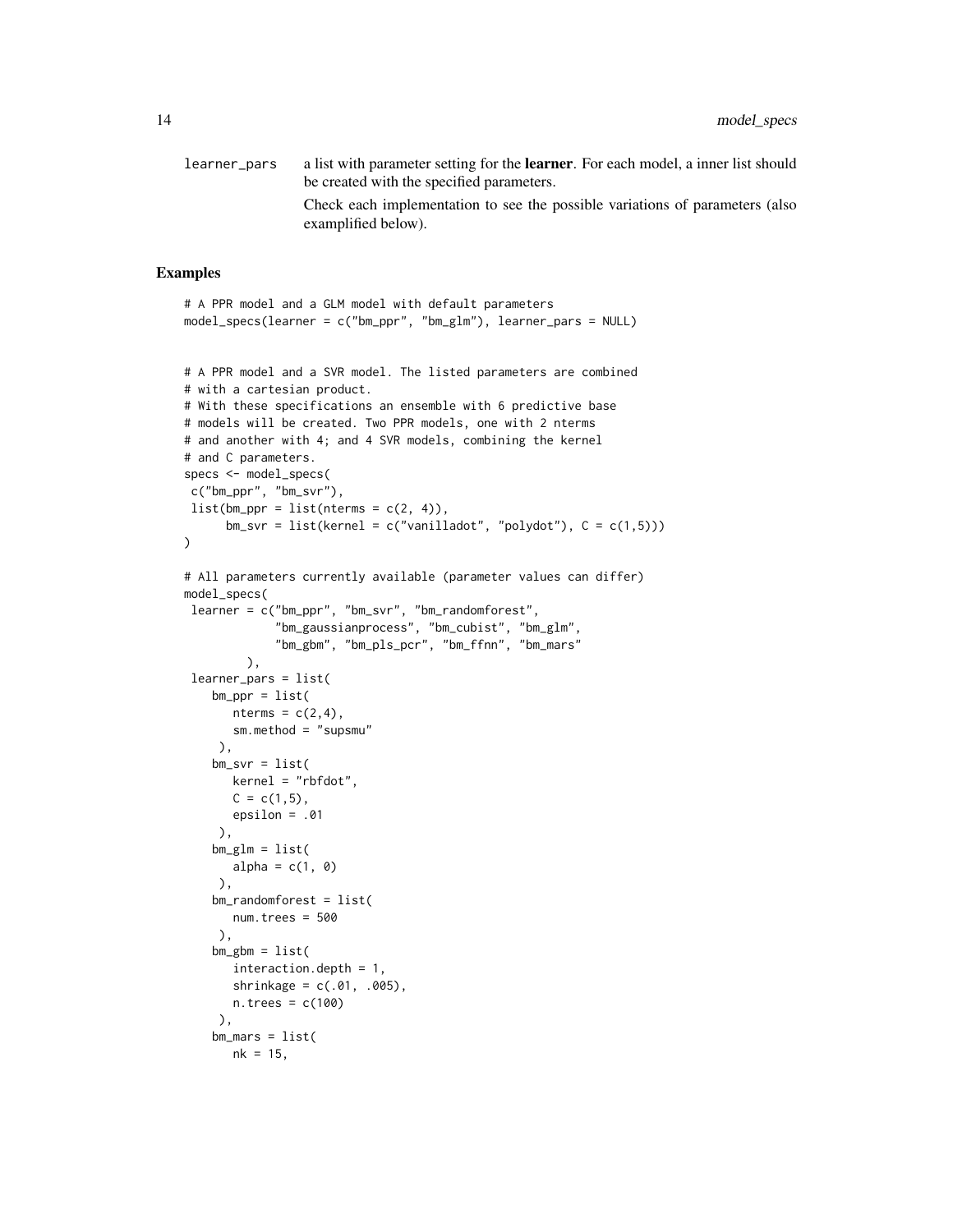```
degree = 3,
     thresh = .001
   ),
  bm = list(size = 30,decay = .01),
  bm_pls_pcr = list(
    method = c("kernelpls", "simpls", "cppls")
   ),
  bm_gaussianprocess = list(
     kernel = "vanilladot",
     tol = .01
   ),
  bm\_cubits = list(committees = 50,
     neighbours = 0)
\lambda
```
<span id="page-14-1"></span>model\_weighting *Model weighting*

### Description

 $\mathcal{L}$ 

This is an utility function that takes the raw error of models and scales them into a 0-1 range according to one of three strategies:

### Usage

```
model_weighting(x, trans = "softmax", ...)
```

| x     | A object describing the loss of each base model                                                                                                                                                                                                                                                                                                                                                      |
|-------|------------------------------------------------------------------------------------------------------------------------------------------------------------------------------------------------------------------------------------------------------------------------------------------------------------------------------------------------------------------------------------------------------|
| trans | Character value describing the transformation type. The available options are<br>softmax, linear and erfc. The softmax and erfc provide a non-linear trans-<br>formation where the weights decay exponentially as the relative loss of a given<br>model increases (with respect to all available models). The linear transformation<br>is a simple normalization of values using the max-min method. |
| .     | Further arguments to normalize and proportion functions $\tan x = \text{TRUE}$                                                                                                                                                                                                                                                                                                                       |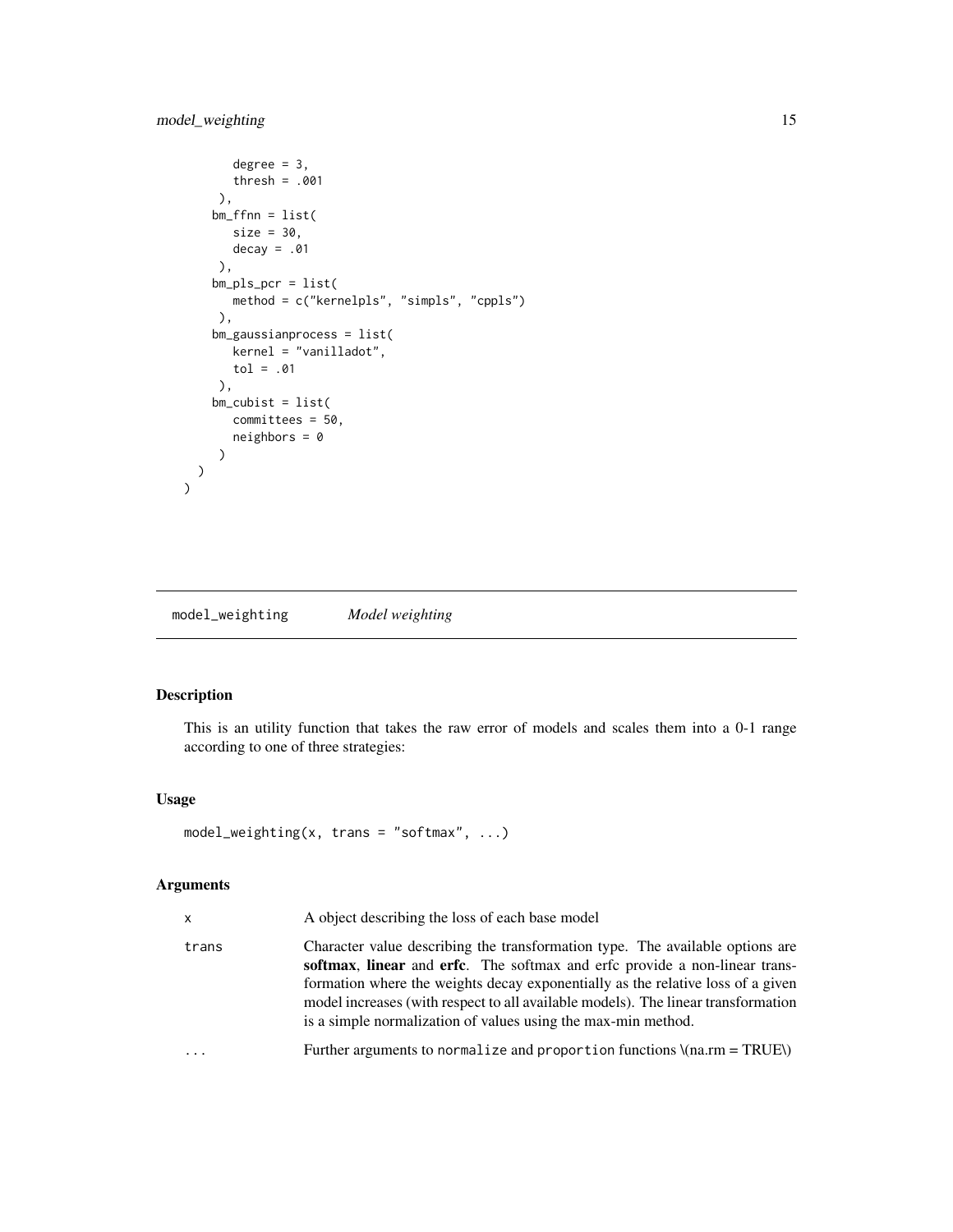<span id="page-15-0"></span>16 predict the predict of the set of the predict of the predict of the predict of the predict of the predict of the predict of the predict of the predict of the predict of the predict of the predict of the predict of the p

### Details

erfc using the complementary Gaussian error function

softmax using a softmax function

linear A simple normalization using max-min method

These tranformations culminate into the final weights of the models.

### Value

An object describing the weights of models

### See Also

Other weighting base models: [EMASE](#page-0-0), [build\\_committee](#page-0-0), [get\\_top\\_models](#page-0-0), [model\\_recent\\_performance](#page-11-1), [select\\_best](#page-0-0)

<span id="page-15-1"></span>predict *Predicting new observations using an ensemble*

### Description

Initially, the predictions of the base models are collected. Then, the predictions of the loss to be incurred by the base models  $E$  hat (estimated by their associate meta models) are computed. The weights of the base models are then estimated according to **E\_hat** and the committee of top models. The committee is built according to the *lambda* and *omega* parameters. Finally, the predictions are combined according to the weights and the committee setup.

#### Usage

```
## S4 method for signature 'ADE'
predict(object, newdata)
## S4 method for signature 'DETS'
```

```
predict(object, newdata)
```

```
## S4 method for signature 'base_ensemble'
predict(object, newdata)
```

| object  | an object of class ADE-class; |
|---------|-------------------------------|
| newdata | new data to predict           |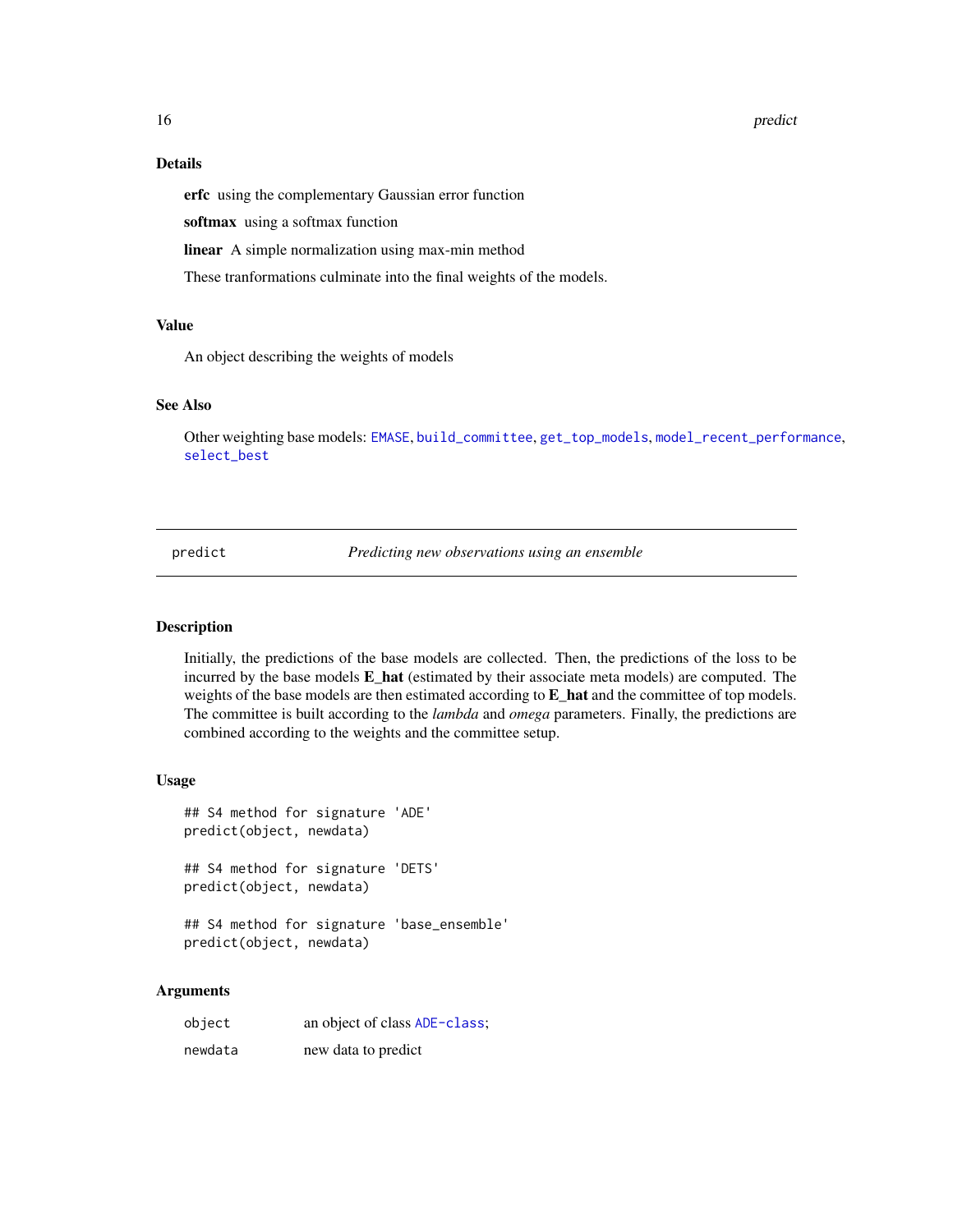#### predict the contract of the contract of the contract of the contract of the contract of the contract of the contract of the contract of the contract of the contract of the contract of the contract of the contract of the co

### Examples

```
###### Predicting with an ADE ensemble
specs <- model_specs(
learner = c("bm_glm", "bm_mars"),learner_pars = NULL
)
data("water_consumption")
dataset <- embed_timeseries(water_consumption, 5)
train <- dataset[1:1000, ]
test <- dataset[1001:1500, ]
model <- ADE(target ~., train, specs)
preds <- predict(model, test)
## Not run:
###### Predicting with a DETS ensemble
specs <- model_specs(
learner = c("bm_svr", "bm_glm", "bm_mars"),
learner_pars = NULL
)
data("water_consumption")
dataset <- embed_timeseries(water_consumption, 5)
train <- dataset[1:700, ]
test <- dataset[701:1000, ]
model <- DETS(target ~., train, specs, lambda = 50, omega = .2)
preds <- predict(model, test)
## End(Not run)
## Not run:
###### Predicting with a base ensemble
model <- ADE(target ~., train, specs)
basepreds <- predict(model@base_ensemble, test)
## End(Not run)
```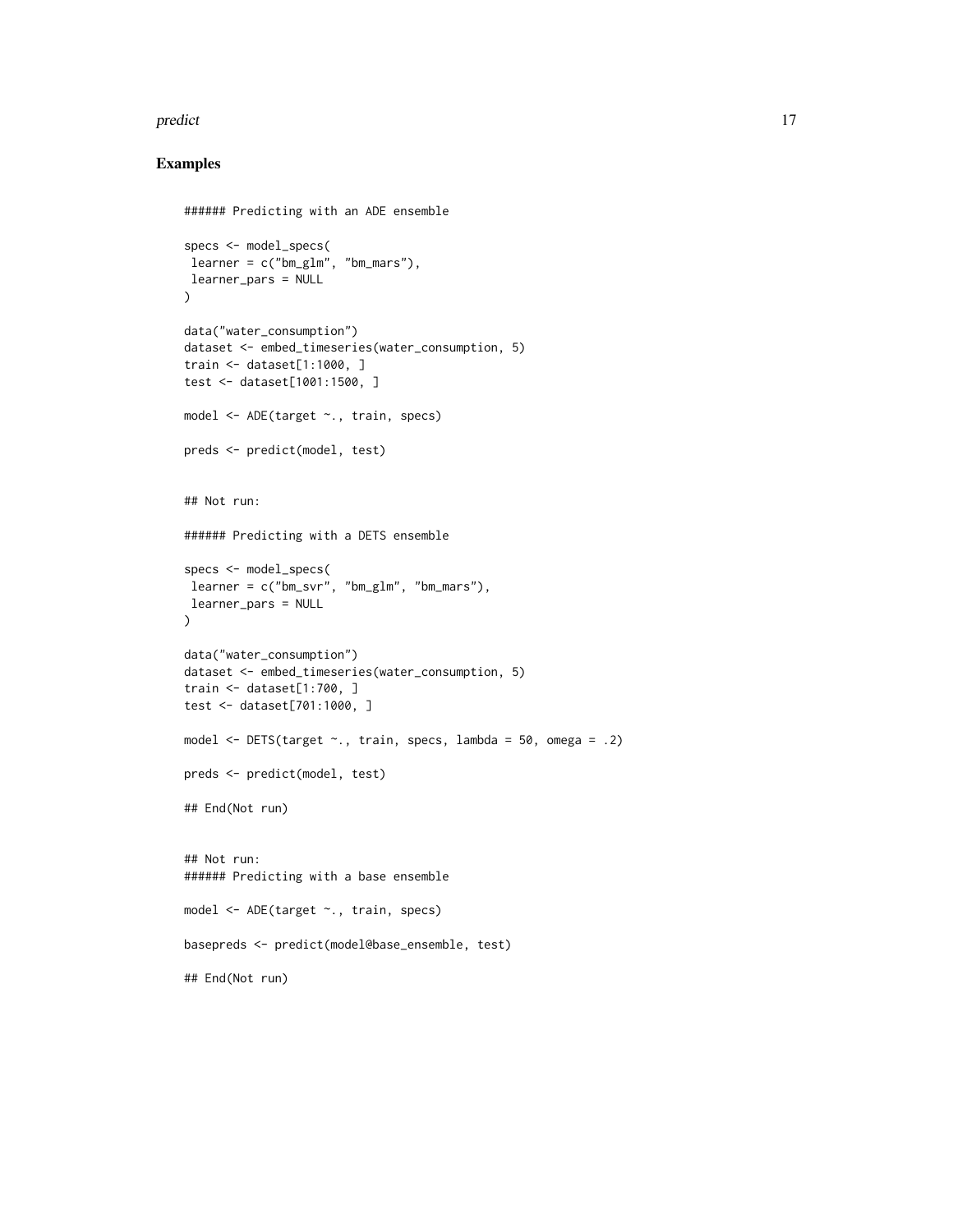<span id="page-17-0"></span>

#### Description

This package implements ensemble methods for time series forecasting tasks. Dynamically combining different forecasting models is a common approach to tackle these problems.

#### Details

The main methods in tsensembler are in [ADE-class](#page-0-0) and [DETS-class](#page-0-0):

- ADE Arbitrated Dynamic Ensemble (ADE) is an ensemble approach for dynamically combining forecasting models using a metalearning strategy called arbitrating. A meta model is trained for each base model in the ensemble. Each meta-learner is specifically designed to model the error of its associate across the time series. At forecasting time, the base models are weighted according to their degree of competence in the input observation, estimated by the predictions of the meta models
- **DETS** Dynamic Ensemble for Time Series (DETS) is similar to **ADE** in the sense that it adaptively combines the base models in an ensemble for time series forecasting. DETS follows a more traditional approach for forecaster combination. It pre-trains a set of heterogeneous base models, and at run-time weights them dynamically according to recent performance. Like ADE, the ensemble includes a committee, which dynamically selects a subset of base models that are weighted with a non-linear function

The ensemble methods can be used to predict new observations or forecast future values of a time series. They can also be updated using generic functions (check see also section).

#### References

Cerqueira, Vitor; Torgo, Luis; Pinto, Fabio; and Soares, Carlos. "Arbitrated Ensemble for Time Series Forecasting" to appear at: Joint European Conference on Machine Learning and Knowledge Discovery in Databases. Springer International Publishing, 2017.

V. Cerqueira, L. Torgo, and C. Soares, "Arbitrated ensemble for solar radiation forecasting," in International Work-Conference on Artificial Neural Networks. Springer, 2017, pp. 720–732

Cerqueira, Vitor; Torgo, Luis; Oliveira, Mariana, and Bernhard Pfahringer. "Dynamic and Heterogeneous Ensembles for Time Series Forecasting." Data Science and Advanced Analytics (DSAA), 2017 IEEE International Conference on. IEEE, 2017.

#### See Also

[ADE-class](#page-0-0) for setting up an ADE model; and [DETS-class](#page-0-0) for setting up an DETS model; see [forecast](#page-9-1) to check the generic function for forecasting future values of a time series using an ensemble from *tsensembler*; see also [update\\_weights](#page-23-1) and [update\\_base\\_models](#page-21-1) to check the generic function for updating the predictive models in an ensemble.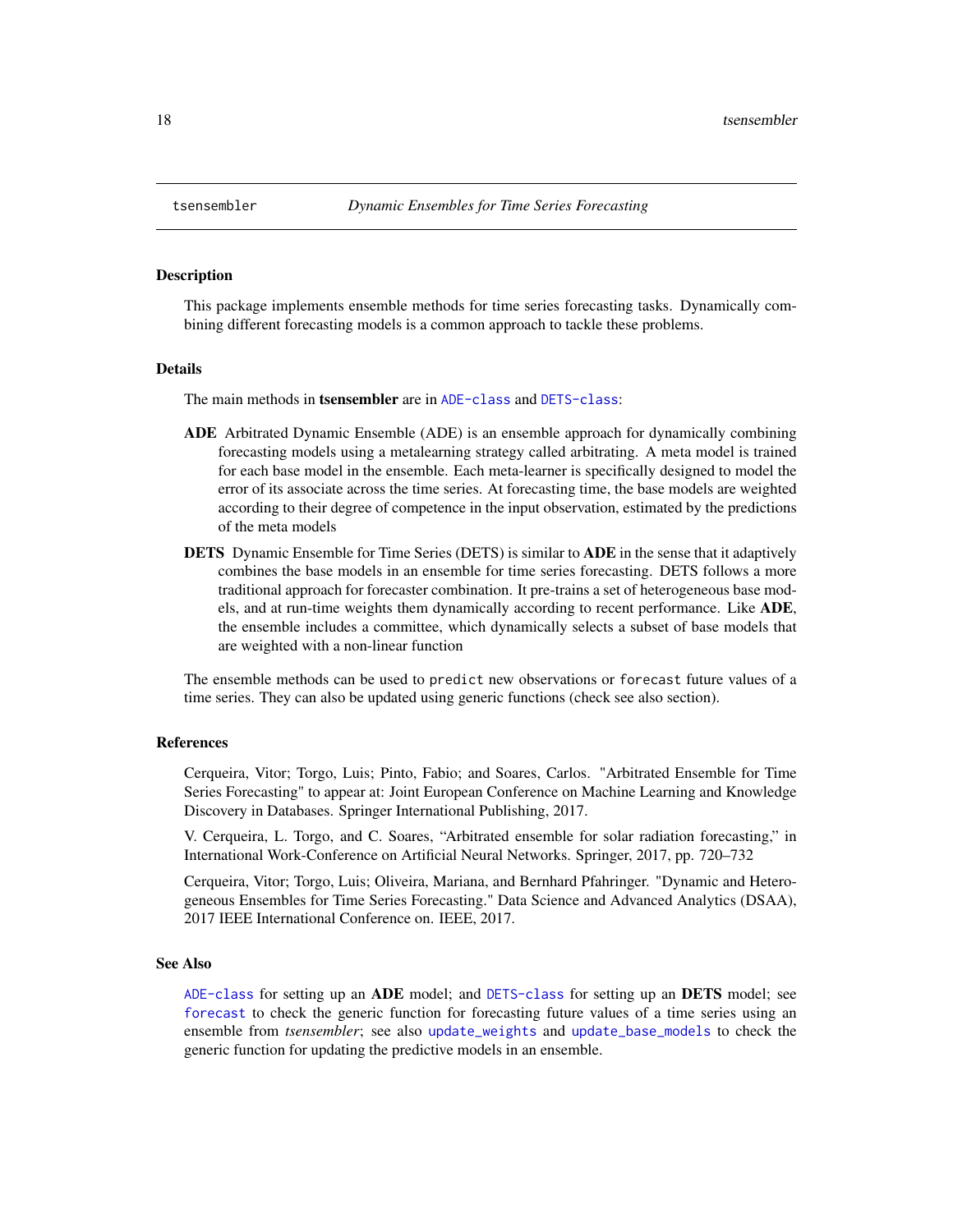#### tsensembler and the sensemble of the sensemble of the sensemble of the sensemble of the sensemble of the sensemble of the sensemble of the sensemble of the sensemble of the sensemble of the sensemble of the sensemble of th

### Examples

```
## Not run:
data("water_consumption")
# embedding time series into a matrix
dataset <- embed_timeseries(water_consumption, 5)
# splitting data into train/test
train <- dataset[1:1000,]
test <- dataset[1001:1020, ]
# setting up base model parameters
specs <- model_specs(
  learner = c("bm\_ppr", "bm\_glm", "bm\_svr", "bm\_mars").learner_pars = list(
   bm_glm = list(alpha = c(0, .5, 1)),bm_svr = list(kernel = c("rbfdot", "polydot"),
                  C = c(1,3),
   bm_ppr = list(nterms = 4)))
# building the ensemble
model <- ADE(target ~., train, specs)
# forecast next value and update base and meta models
# every three points;
# in the other points, only the weights are updated
predictions <- numeric(nrow(test))
for (i in seq_along(predictions)) {
  predictions[i] <- predict(model, test[i, ])@y_hat
  if (i %% 3 == 0) {
    model <-
      update_base_models(model,
                         rbind.data.frame(train, test[seq_len(i), ]))
    model <- update_ade_meta(model, rbind.data.frame(train, test[seq_len(i), ]))
  }
  else
    model <- update_weights(model, test[i, ])
}
point_forecast <- forecast(model, h = 5)
# setting up an ensemble of support vector machines
specs2 <-
  model_specs(learner = c("bm_svr"),
              learner_pars = list(
                bm_svr = list(kernel = c("vanilladot", "polydot",
                                         "rbfdot"),
                              C = c(1, 3, 6)
```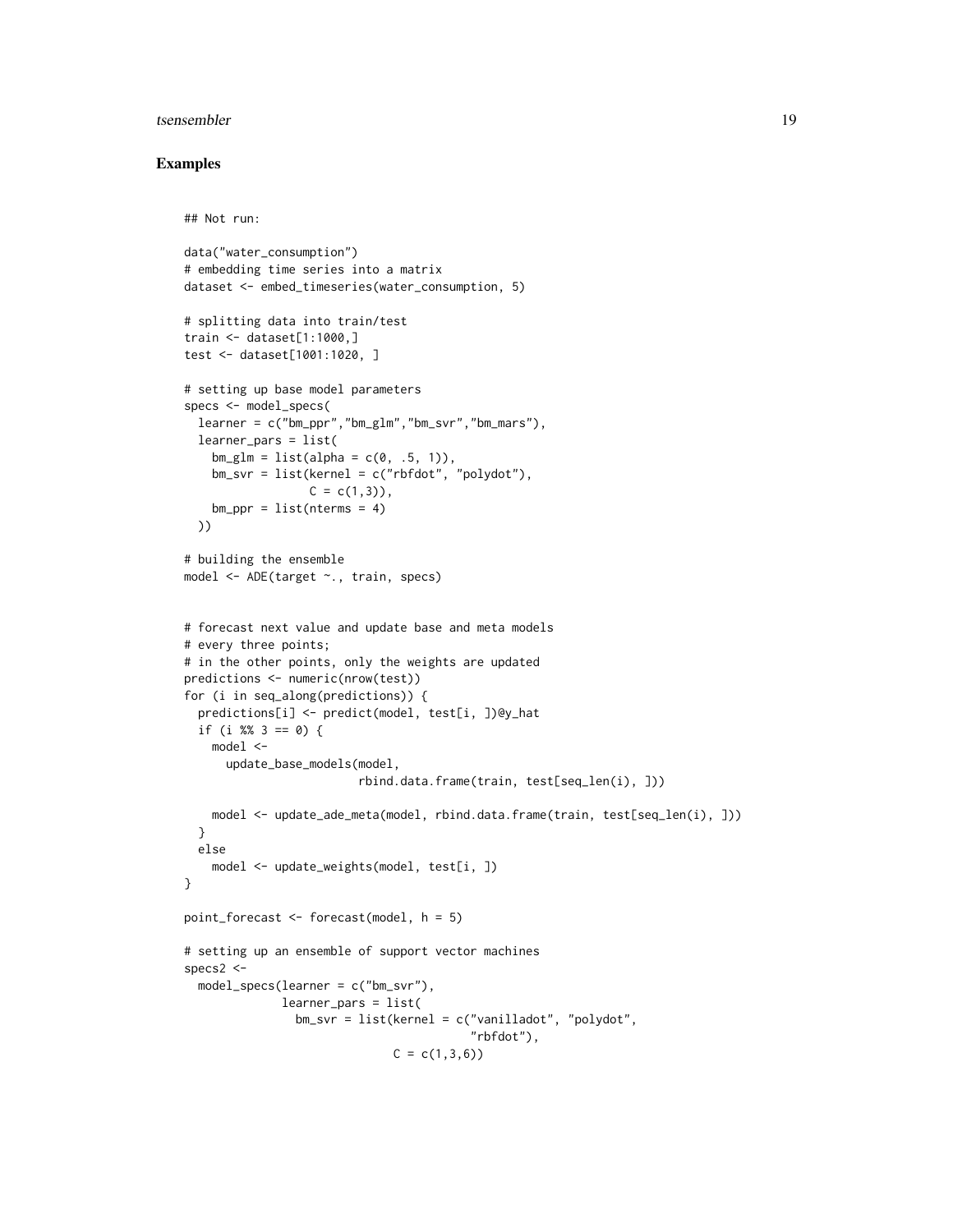```
))
model <- DETS(target ~., train, specs2)
preds <- predict(model, test)@y_hat
```

```
## End(Not run)
```
### <span id="page-19-1"></span>update\_ade *Updating an ADE model*

### Description

update\_ade is a generic function that combines [update\\_base\\_models](#page-21-1), [update\\_ade\\_meta](#page-20-1), and [update\\_weights](#page-23-1).

#### Usage

```
update_ade(object, newdata, num_cores = 1)
```

```
## S4 method for signature 'ADE'
update_ade(object, newdata, num_cores = 1)
```
#### Arguments

| object    | a ADE-class object.                                                                                                                                                                                                         |
|-----------|-----------------------------------------------------------------------------------------------------------------------------------------------------------------------------------------------------------------------------|
| newdata   | data used to update the ADE model. This should be the data used to initially<br>train the models (training set), together with new observations (for example,<br>validation set). Each model is retrained using newdata.    |
| num_cores | A numeric value to specify the number of cores used to train base and meta<br>models. num_cores = 1 leads to sequential training of models. num_cores > 1<br>splits the training of the base models across num_cores cores. |

### See Also

[ADE-class](#page-0-0) for building an ADE model; [update\\_weights](#page-23-1) for updating the weights of the ensemble (without retraining the models); [update\\_base\\_models](#page-21-1) for updating the base models of an ensemble; and [update\\_ade\\_meta](#page-20-1) for updating the meta-models of an ADE model.

Other updating models: [update\\_ade\\_meta](#page-20-1), [update\\_weights](#page-23-1)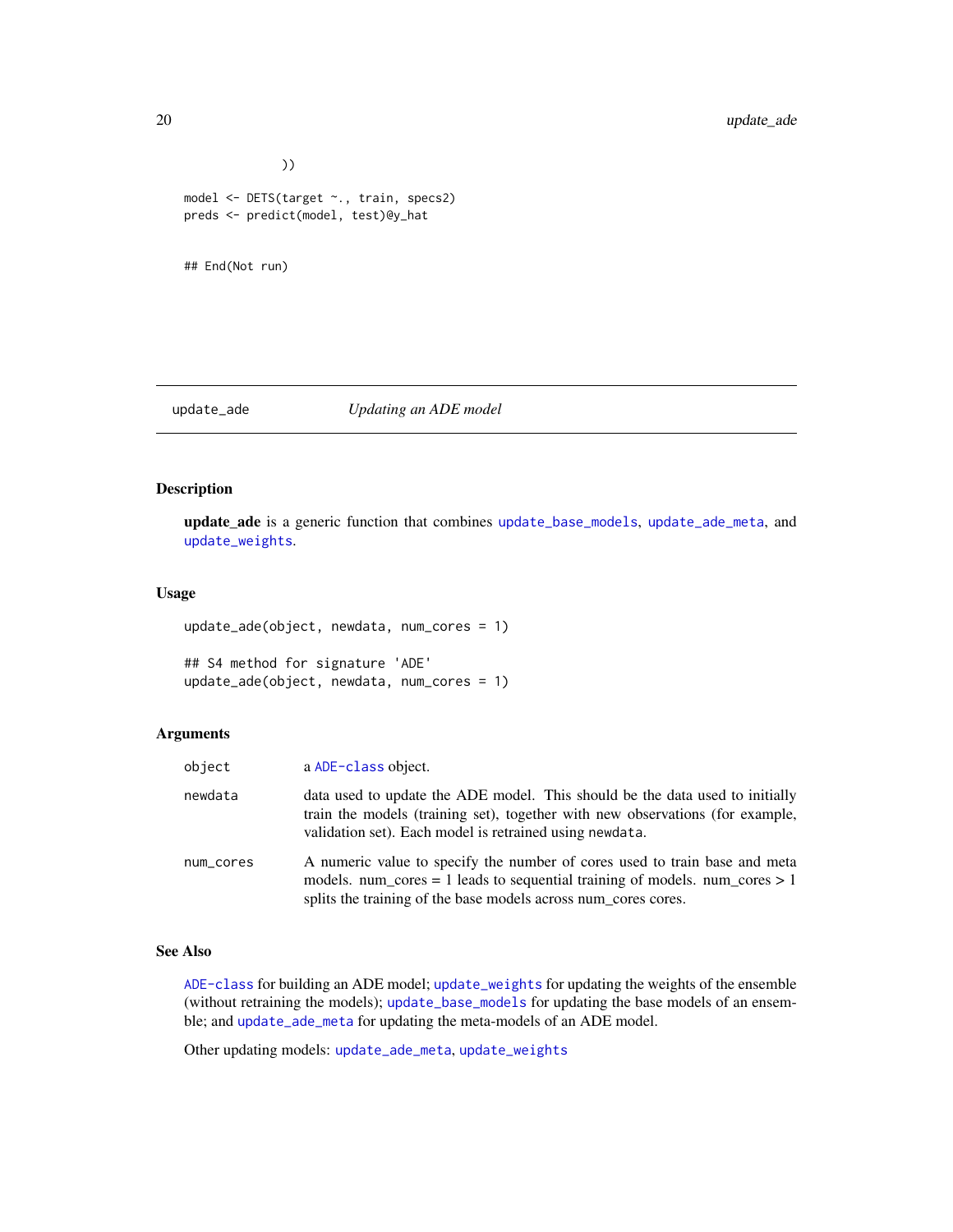### <span id="page-20-0"></span>update\_ade\_meta 21

#### Examples

```
specs <- model_specs(
learner = c("bm_svr", "bm_glm", "bm_mars"),
learner_pars = NULL
\lambdadata("water_consumption")
dataset <- embed_timeseries(water_consumption, 5)
# toy size for checks
train <- dataset[1:300, ]
validation <- dataset[301:400, ]
test <- dataset[401:500, ]
model <- ADE(target ~., train, specs)
preds_val <- predict(model, validation)
model <- update_ade(model, rbind.data.frame(train, validation))
preds_test <- predict(model, test)
```
<span id="page-20-1"></span>update\_ade\_meta *Updating the metalearning layer of an ADE model*

### Description

The **update** ade meta function uses new information to update the meta models of an [ADE-class](#page-0-0) ensemble. As input it receives a [ADE-class](#page-0-0) model object class and a new dataset for updating the weights of the base models in the ensemble. This new data should have the same structure as the one used to build the ensemble. Updating the base models of the ensemble is done using the [update\\_base\\_models](#page-21-1) function.

### Usage

```
update_ade_meta(object, newdata, num_cores = 1)
## S4 method for signature 'ADE'
update_ade_meta(object, newdata, num_cores = 1)
```

| object    | a ADE-class object.                                                                                                                                                                                                                    |
|-----------|----------------------------------------------------------------------------------------------------------------------------------------------------------------------------------------------------------------------------------------|
| newdata   | data used to update the meta models. This should be the data used to initially<br>train the meta-models (training set), together with new observations (for exam-<br>ple, validation set). Each meta model is retrained using newdata. |
| num_cores | A numeric value to specify the number of cores used to train base and meta<br>models, num cores = 1 leads to sequential training of models, num cores $> 1$<br>splits the training of the base models across num_cores cores.          |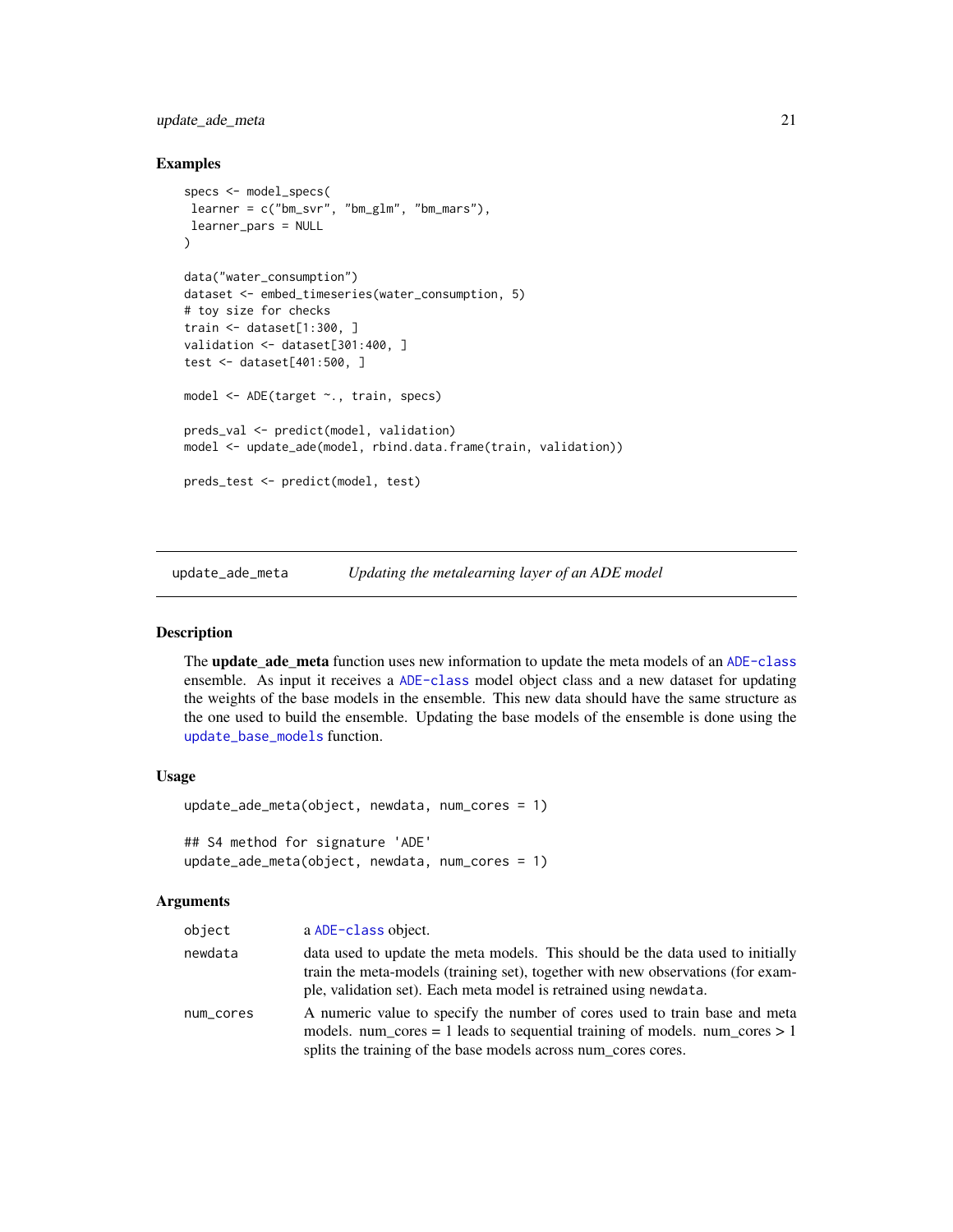### See Also

[ADE-class](#page-0-0) for building an ADE model; [update\\_weights](#page-23-1) for updating the weights of the ensemble (without retraining the models); and [update\\_base\\_models](#page-21-1) for updating the base models of an ensemble.

Other updating models: [update\\_ade](#page-19-1), [update\\_weights](#page-23-1)

### Examples

```
## Not run:
specs <- model_specs(
learner = c("bm_svr", "bm_glm", "bm_mars"),
learner_pars = NULL
)
data("water_consumption")
dataset <- embed_timeseries(water_consumption, 5)
train <- dataset[1:1000, ]
validation <- dataset[1001:1200, ]
test <- dataset[1201:1500, ]
model <- ADE(target ~., train, specs)
preds_val <- predict(model, validation)
model <- update_ade_meta(model, rbind.data.frame(train, validation))
preds_test <- predict(model, test)
## End(Not run)
```
<span id="page-21-1"></span>update\_base\_models *Update the base models of an ensemble*

#### Description

This is a generic function for updating the base models comprising an ensemble.

#### Usage

```
update_base_models(object, newdata, num_cores = 1)
## S4 method for signature 'ADE'
update_base_models(object, newdata, num_cores = 1)
## S4 method for signature 'DETS'
update_base_models(object, newdata, num_cores = 1)
```
<span id="page-21-0"></span>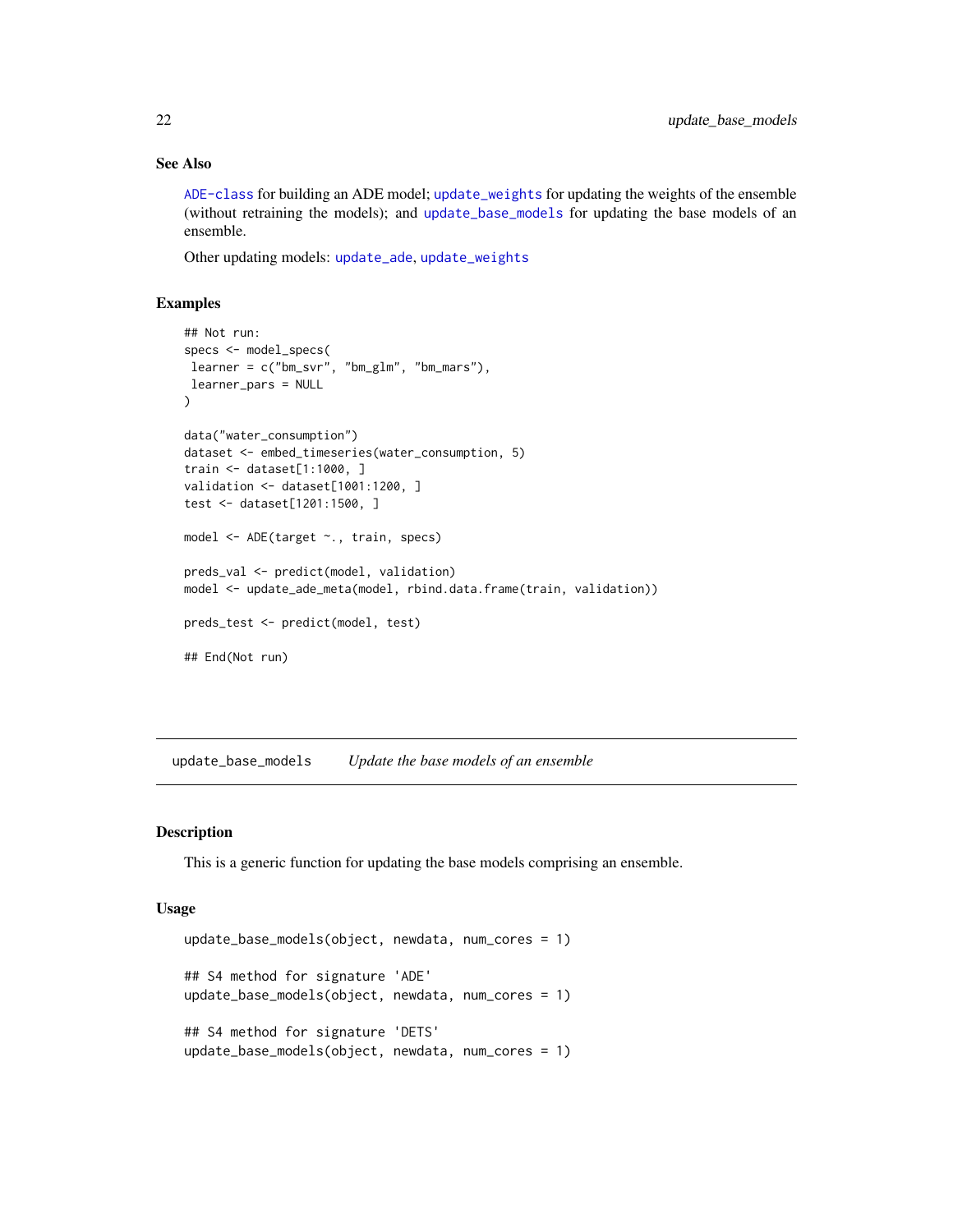#### <span id="page-22-0"></span>Arguments

| object    | an ensemble object, of class DETS-class or ADE-class;                                                                                                                                                                       |
|-----------|-----------------------------------------------------------------------------------------------------------------------------------------------------------------------------------------------------------------------------|
| newdata   | new data used to update the models. Each base model is retrained, so newdata<br>should be the past data used for initially training the models along with any<br>further available observations.                            |
| num_cores | A numeric value to specify the number of cores used to train base and meta<br>models. num_cores = 1 leads to sequential training of models. num_cores > 1<br>splits the training of the base models across num_cores cores. |

#### Details

update\_base\_models function receives a model object and a new dataset for retraining the base models. This new data should have the same structure as the one used to build the ensemble.

### See Also

[ADE-class](#page-0-0) for the ADE model information, and [DETS-class](#page-0-0) for the DETS model information; [update\\_ade\\_meta](#page-20-1) for updating the meta models of an ADE ensemble. See [update\\_weights](#page-23-1) for the method used to update the weights of the ensemble. Updating the weights only changes the information about the recent observations for computing the weights of the base models, while updating the model uses that information to retrain the models.

#### Examples

```
data("water_consumption")
dataset <- embed_timeseries(water_consumption, 5)
# toy size for checks execution time
train <- dataset[1:300,]
test <- dataset[301:305, ]
specs <- model_specs(c("bm_ppr","bm_glm","bm_mars"), NULL)
model <- ADE(target ~., train, specs)
predictions <- numeric(nrow(test))
for (i in seq_along(predictions)) {
 predictions[i] <- predict(model, test[i, ])@y_hat
 model <-
    update_base_models(model,
                       rbind.data.frame(train, test[seq_len(i), ]))
}
####
specs2 <- model_specs(c("bm_ppr","bm_randomforest","bm_svr"), NULL)
modeldets <- DETS(target ~., train, specs2)
predictions <- numeric(nrow(test))
# predict new data and update models every three points
```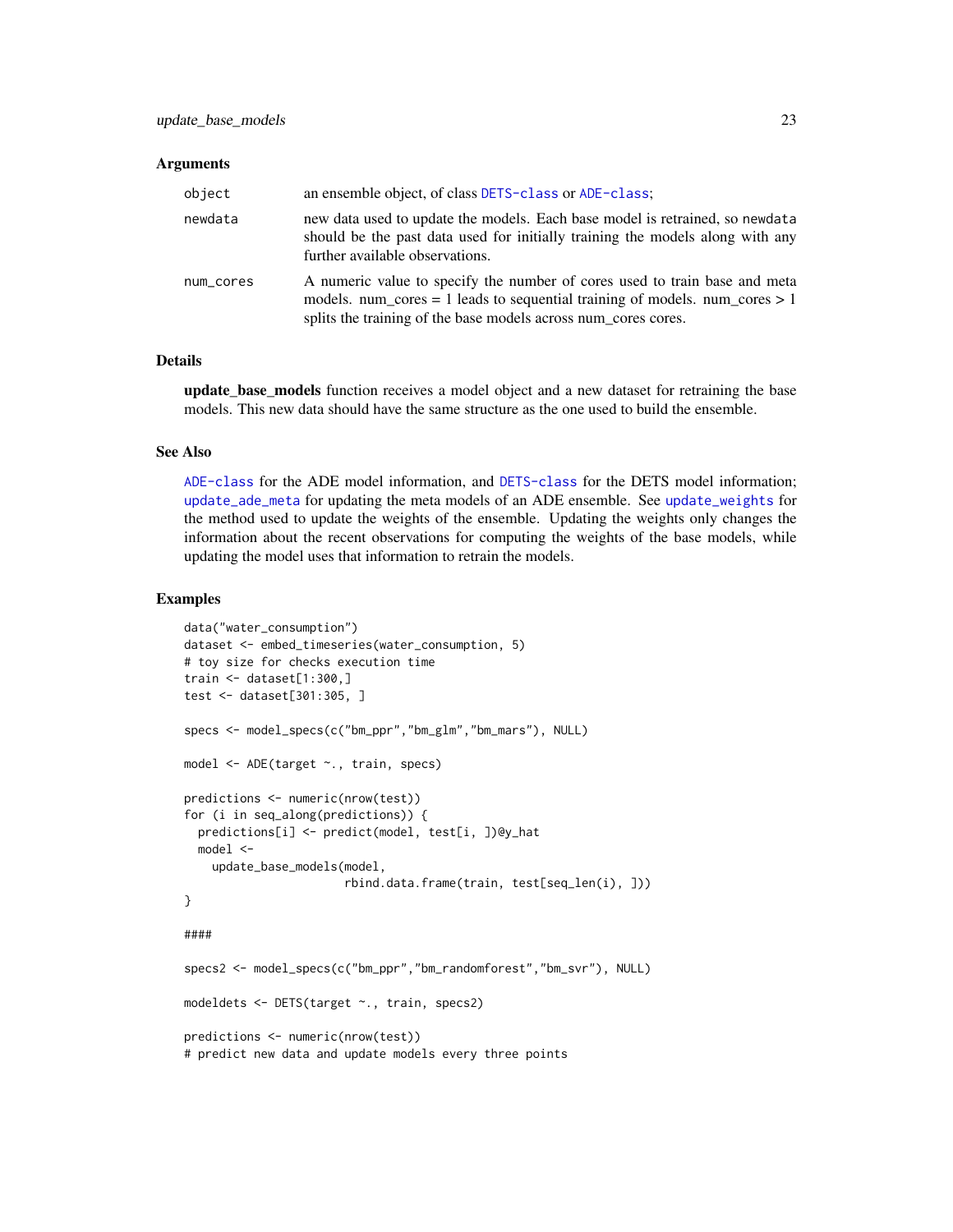```
# in the remaining points, the only the weights are updated
for (i in seq_along(predictions)) {
 predictions[i] <- predict(modeldets, test[i, ])@y_hat
 if (i %% 3 == 0)
   modeldets <-
     update_base_models(modeldets,
                         rbind.data.frame(train, test[seq_len(i), ]))
 else
    modeldets <- update_weights(modeldets, test[seq_len(i), ])
}
```
<span id="page-23-1"></span>update\_weights *Updating the weights of base models*

### Description

Update the weights of base models of a [ADE-class](#page-0-0) or [DETS-class](#page-0-0) ensemble. This is accomplished by using computing the loss of the base models in new recent observations.

#### Usage

```
update_weights(object, newdata)
## S4 method for signature 'ADE'
update_weights(object, newdata)
## S4 method for signature 'DETS'
```
update\_weights(object, newdata)

#### Arguments

| object  | a ADE-class or DETS-class model object;                                                                                                                                 |
|---------|-------------------------------------------------------------------------------------------------------------------------------------------------------------------------|
| newdata | new data used to update the most recent observations of the time series. At<br>prediction time these observations are used to compute the weights of the base<br>models |

### Note

Updating the weights of an ensemble is only necessary between different calls of the functions predict or forecast. Otherwise, if consecutive know observations are predicted (e.g. a validation/test set) the updating is automatically done internally.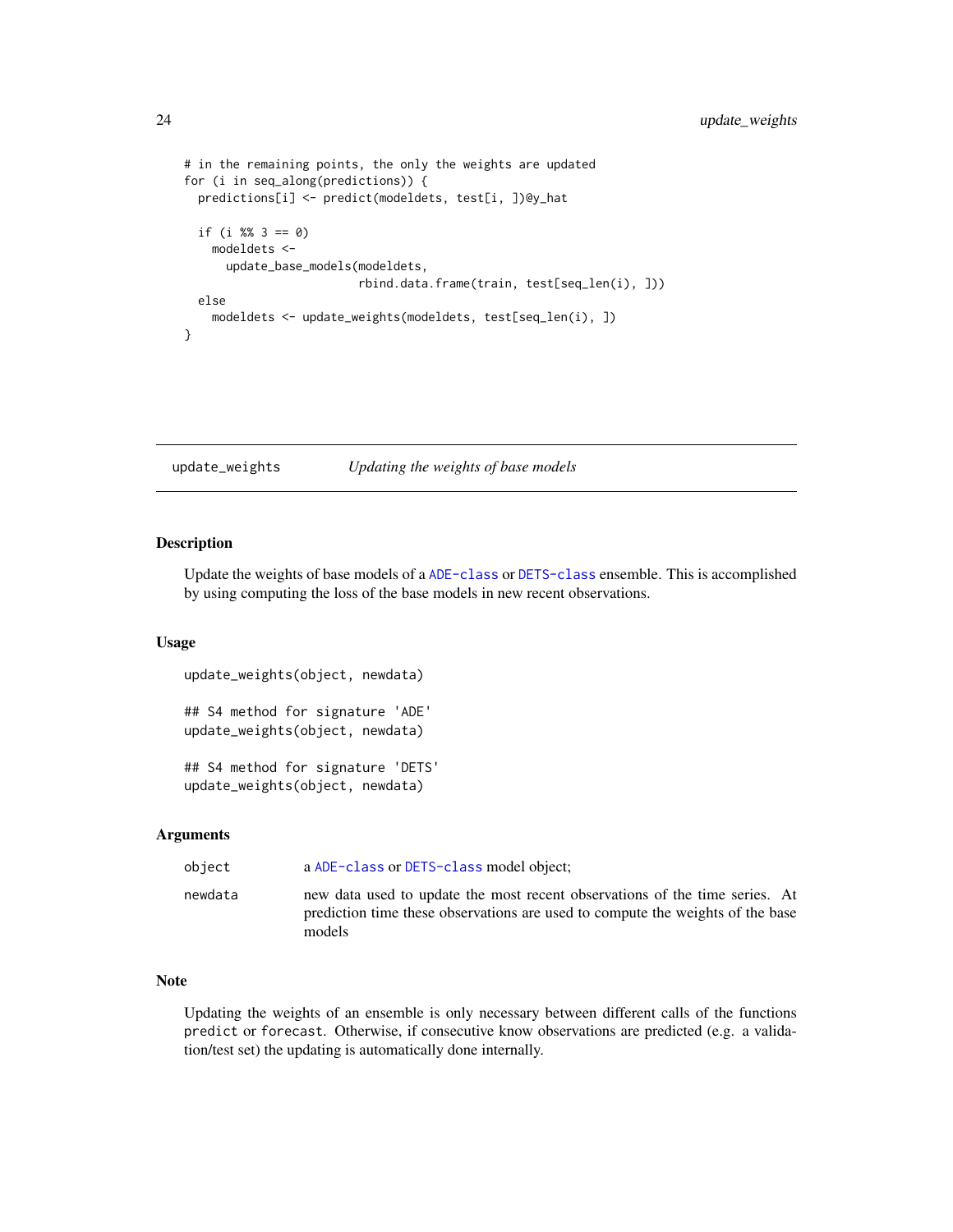<span id="page-24-0"></span>water\_consumption 25

#### See Also

[update\\_weights](#page-23-1) for the weight updating method for an [ADE](#page-1-1) model, and [update\\_weights](#page-23-1) for the same method for a [DETS](#page-7-1) model

Other updating models: [update\\_ade\\_meta](#page-20-1), [update\\_ade](#page-19-1)

### Examples

```
data("water_consumption")
dataset <- embed_timeseries(water_consumption, 5)
# toy size for checks
train <- dataset[1:300,]
test <- dataset[301:305, ]
specs <- model_specs(c("bm_ppr","bm_glm","bm_mars"), NULL)
## same with model <- DETS(target ~., train, specs)
model <- ADE(target ~., train, specs)
# if consecutive know observations are predicted (e.g. a validation/test set)
# the updating is automatically done internally.
predictions1 <- predict(model, test)@y_hat
# otherwise, the models need to be updated
predictions <- numeric(nrow(test))
# predict new data and update the weights of the model
for (i in seq_along(predictions)) {
  predictions[i] <- predict(model, test[i, ])@y_hat
  model <- update_weights(model, test[i, ])
}
#all.equal(predictions1, predictions)
```
water\_consumption *Water Consumption in Oporto city (Portugal) area.*

#### Description

A time series of classes xts and zoo containing the water consumption levels a specific delivery point at Oporto town, in Portugal.

#### Usage

water\_consumption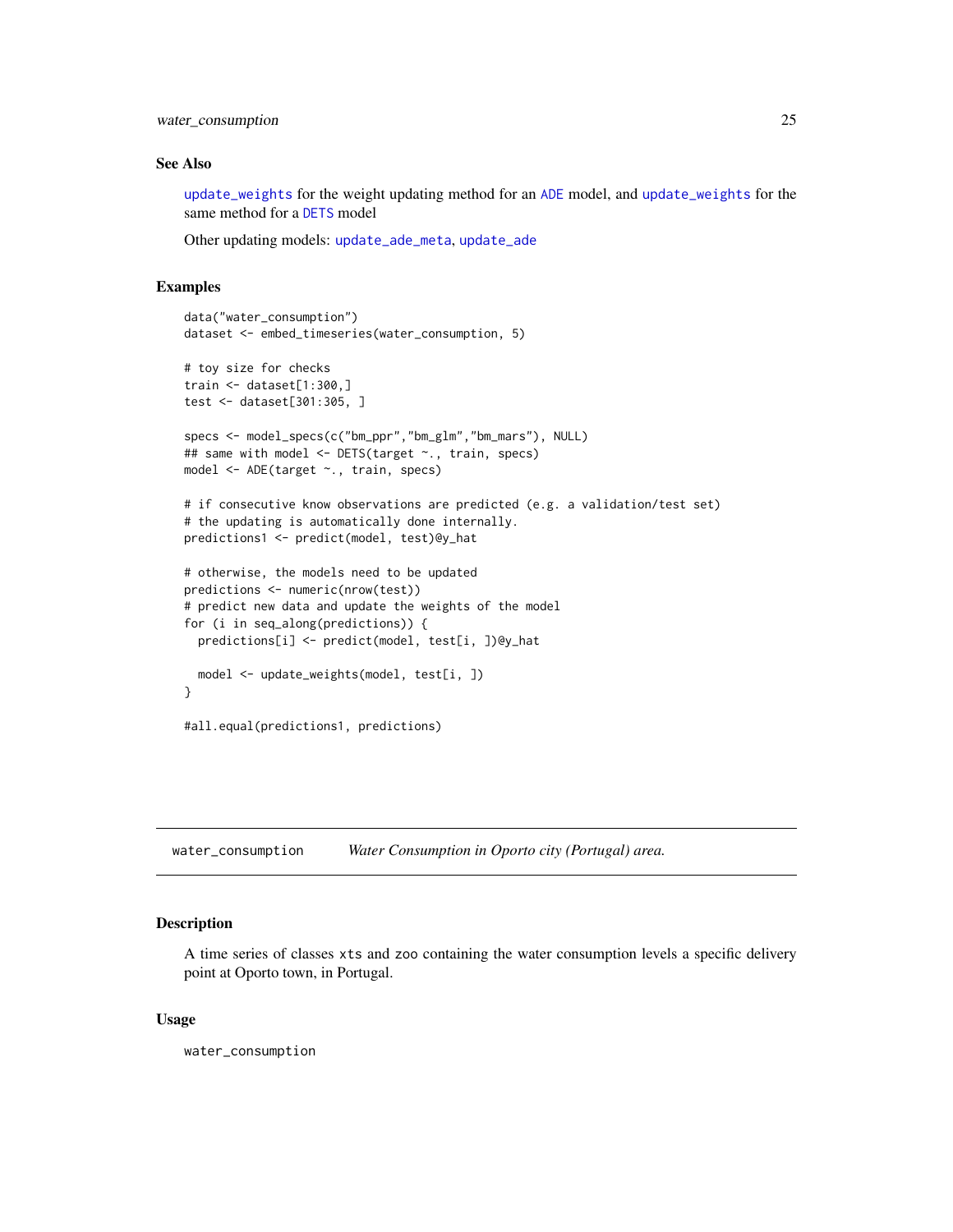### Format

The time series has 1741 values from Jan, 2012 to Oct, 2016 in a daily granularity.

consumption consumption of water, raw value from sensor

### Source

<https://www.addp.pt/home.php>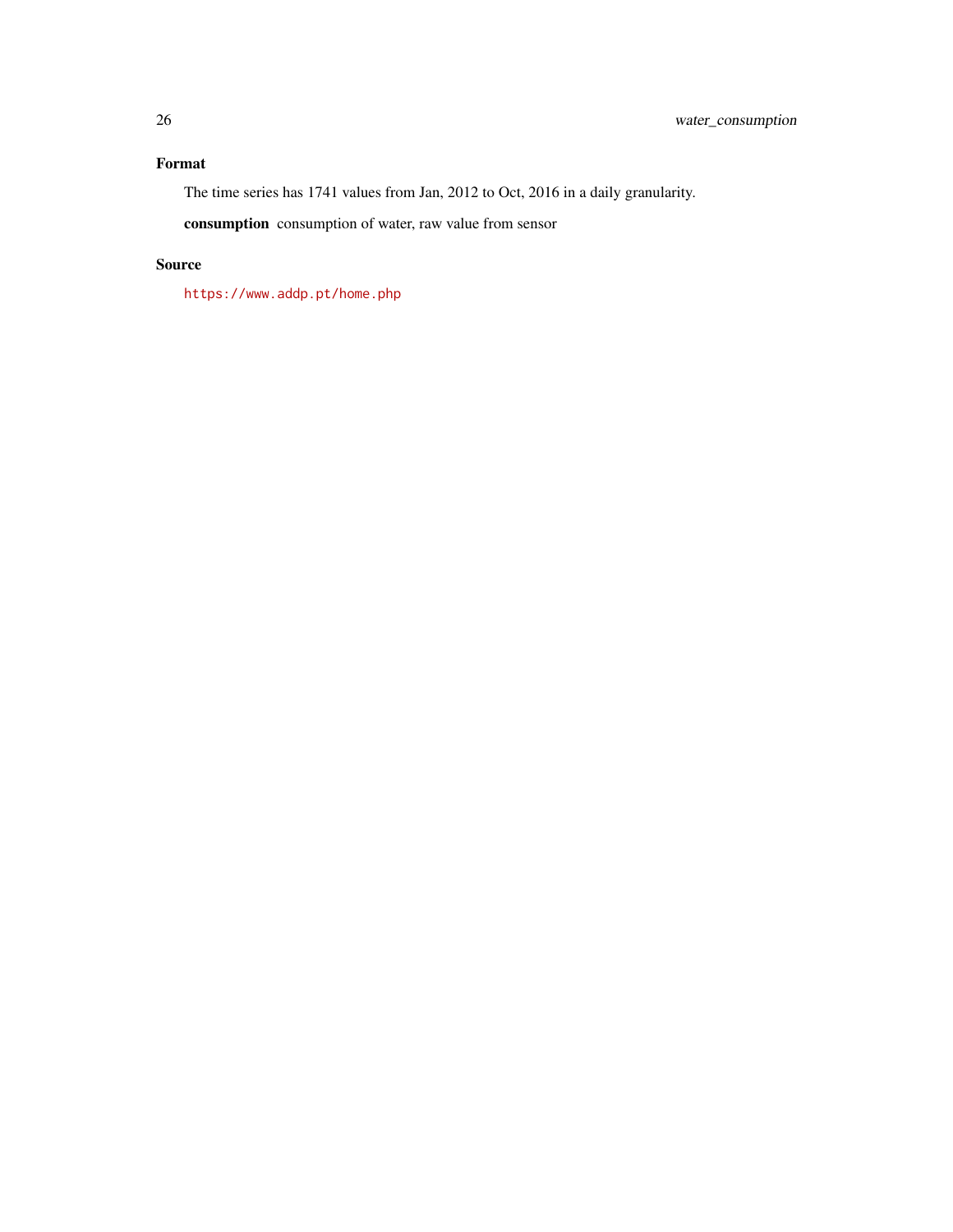# <span id="page-26-0"></span>Index

∗Topic datasets

water\_consumption, [25](#page-24-0) ADE, [2,](#page-1-0) *[25](#page-24-0)* base\_ensemble, [4](#page-3-0) bm\_cubist, *[13](#page-12-0)* bm\_ffnn, *[13](#page-12-0)* bm\_gaussianprocess, *[13](#page-12-0)* bm\_gbm, *[13](#page-12-0)* bm\_glm, *[13](#page-12-0)* bm\_mars, *[13](#page-12-0)* bm\_pls\_pcr, *[13](#page-12-0)* bm\_ppr, *[13](#page-12-0)* bm\_randomforest, *[13](#page-12-0)* bm\_svr, *[13](#page-12-0)* build\_base\_ensemble, [5,](#page-4-0) *[12](#page-11-0)* build\_committee, *[12](#page-11-0)*, *[16](#page-15-0)* build\_committee\_set, [5](#page-4-0) constructive\_aggregation, [6](#page-5-0) constructive\_aggregation\_, [7](#page-6-0) cubist, *[13](#page-12-0)* DETS, [8,](#page-7-0) *[25](#page-24-0)* earth, *[13](#page-12-0)* EMASE, *[12](#page-11-0)*, *[16](#page-15-0)* embed, *[10](#page-9-0)* embed\_timeseries, [9](#page-8-0) forecast, *[4](#page-3-0)*, *[9](#page-8-0)*, [10,](#page-9-0) *[18](#page-17-0)* forecast,ADE-method *(*forecast*)*, [10](#page-9-0) forecast,DETS-method *(*forecast*)*, [10](#page-9-0) gausspr, *[13](#page-12-0)* gbm, *[13](#page-12-0)* get\_top\_models, *[12](#page-11-0)*, *[16](#page-15-0)* glmnet, *[13](#page-12-0)* ksvm, *[13](#page-12-0)*

learning\_base\_models, [11](#page-10-0) model\_recent\_performance, [12,](#page-11-0) *[16](#page-15-0)* model\_specs, [13](#page-12-0) model\_weighting, *[12](#page-11-0)*, [15](#page-14-0) mvr, *[13](#page-12-0)* nnet, *[13](#page-12-0)* ppr, *[13](#page-12-0)* predict, *[4](#page-3-0)*, *[9](#page-8-0)[–11](#page-10-0)*, [16](#page-15-0) predict,ADE-method *(*predict*)*, [16](#page-15-0) predict,base\_ensemble-method *(*predict*)*, [16](#page-15-0) predict,DETS-method *(*predict*)*, [16](#page-15-0) predict.ade *(*predict*)*, [16](#page-15-0) predict.base *(*predict*)*, [16](#page-15-0) predict.dets *(*predict*)*, [16](#page-15-0) ranger, *[13](#page-12-0)* select\_best, *[12](#page-11-0)*, *[16](#page-15-0)* tsensembler, [18](#page-17-0) tsensembler-package *(*tsensembler*)*, [18](#page-17-0) update\_ade, *[4](#page-3-0)*, [20,](#page-19-0) *[22](#page-21-0)*, *[25](#page-24-0)* update\_ade,ADE-method *(*update\_ade*)*, [20](#page-19-0) update\_ade\_meta, *[4](#page-3-0)*, *[20](#page-19-0)*, [21,](#page-20-0) *[23](#page-22-0)*, *[25](#page-24-0)* update\_ade\_meta,ADE-method *(*update\_ade\_meta*)*, [21](#page-20-0) update\_base\_models, *[4](#page-3-0)*, *[9](#page-8-0)*, *[11](#page-10-0)*, *[18](#page-17-0)*, *[20](#page-19-0)[–22](#page-21-0)*, [22](#page-21-0) update\_base\_models,ADE-method *(*update\_base\_models*)*, [22](#page-21-0) update\_base\_models,DETS-method *(*update\_base\_models*)*, [22](#page-21-0) update\_weights, *[4](#page-3-0)*, *[9](#page-8-0)*, *[11](#page-10-0)*, *[18](#page-17-0)*, *[20](#page-19-0)*, *[22,](#page-21-0) [23](#page-22-0)*, [24,](#page-23-0) *[25](#page-24-0)* update\_weights,ADE-method *(*update\_weights*)*, [24](#page-23-0)